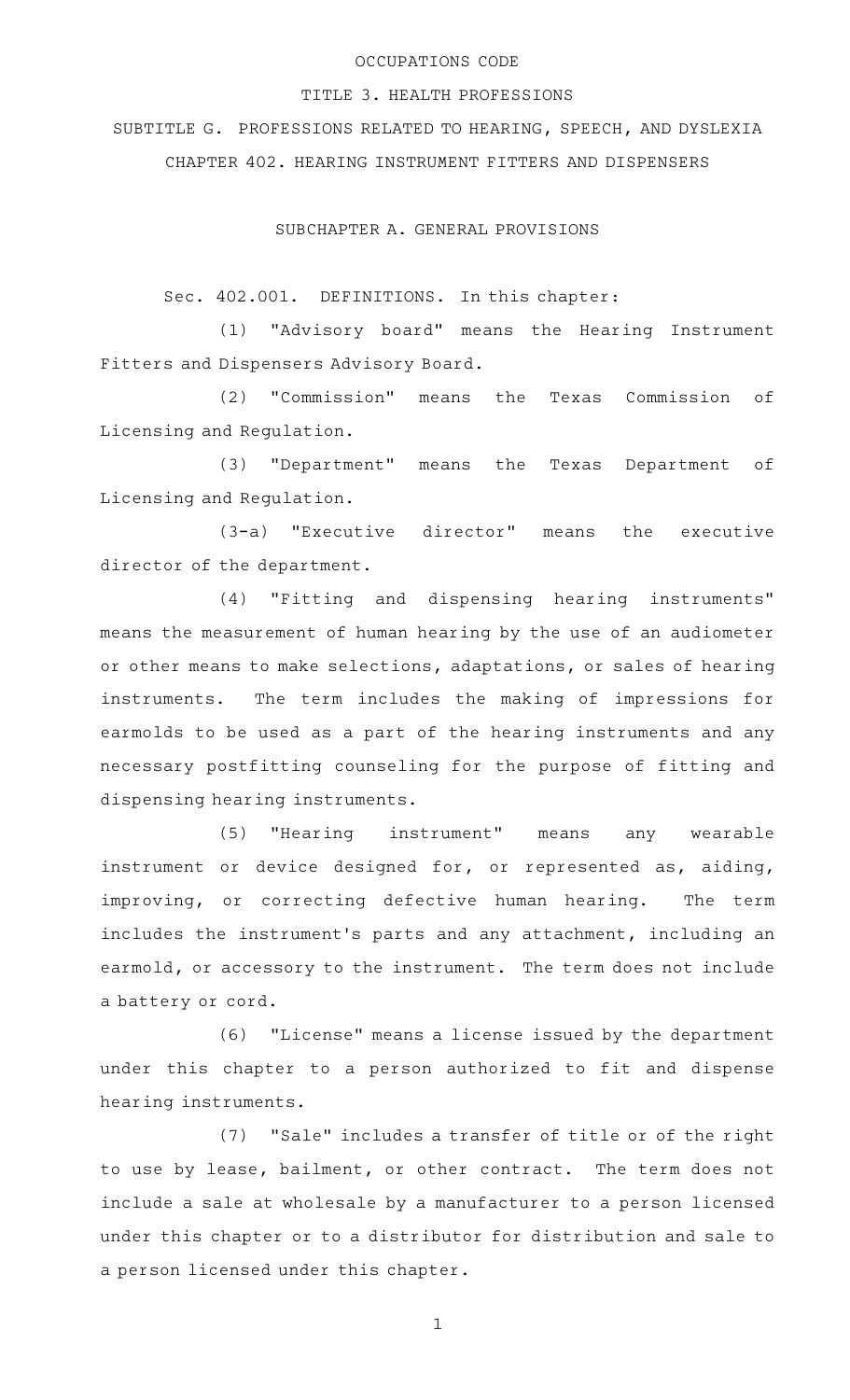Acts 1999, 76th Leg., ch. 388, Sec. 1, eff. Sept. 1, 1999. Amended by:

Acts 2011, 82nd Leg., R.S., Ch. 1062 (S.B. [663](http://www.legis.state.tx.us/tlodocs/82R/billtext/html/SB00663F.HTM)), Sec. 1, eff. September 1, 2011.

Acts 2015, 84th Leg., R.S., Ch. 1 (S.B. [219](http://www.legis.state.tx.us/tlodocs/84R/billtext/html/SB00219F.HTM)), Sec. 5.054, eff. April 2, 2015.

Acts 2015, 84th Leg., R.S., Ch. 1 (S.B. [219](http://www.legis.state.tx.us/tlodocs/84R/billtext/html/SB00219F.HTM)), Sec. 5.318(4), eff. April 2, 2015.

Acts 2015, 84th Leg., R.S., Ch. 838 (S.B. [202](http://www.legis.state.tx.us/tlodocs/84R/billtext/html/SB00202F.HTM)), Sec. 1.082, eff. September 1, 2015.

Sec. 402.003. APPLICABILITY OF CHAPTER.

(a) Except as provided by Subsections (a-1) and (b) and Section [402.451](http://www.statutes.legis.state.tx.us/GetStatute.aspx?Code=OC&Value=402.451)(a), this chapter applies only to a person who engages or offers to engage in fitting and dispensing hearing instruments.

 $(a-1)$  This chapter does not apply to:

 $(1)$  a person engaged in the practice of measuring human hearing as a part of the academic curriculum of an accredited institution of higher learning if the person or the person's employees do not sell hearing instruments;

(2) a physician licensed by the Texas Medical Board;

(3) a person with a master's degree or doctorate in audiology from an accredited college or university who does not sell hearing instruments, to the extent the person engages in the measurement of human hearing by the use of an audiometer or by any other means to make selections and adaptations of or recommendations for a hearing instrument and to make impressions for earmolds to be used as part of a hearing instrument;

(4) an audiologist or an audiology intern licensed under Chapter [401](http://www.statutes.legis.state.tx.us/GetStatute.aspx?Code=OC&Value=401), except as may otherwise be provided by the following provisions, which refer to Chapter [401](http://www.statutes.legis.state.tx.us/GetStatute.aspx?Code=OC&Value=401):

- (A) Section  $402.051(a)(1)$  $402.051(a)(1)$ ;
- (B) Section  $402.202(b)$  $402.202(b)$ ;
- $(C)$  Section [402.252](http://www.statutes.legis.state.tx.us/GetStatute.aspx?Code=OC&Value=402.252); and
- (D) Section  $402.255(a)$  $402.255(a)$ ; and

(5) a student of audiology in an accredited college or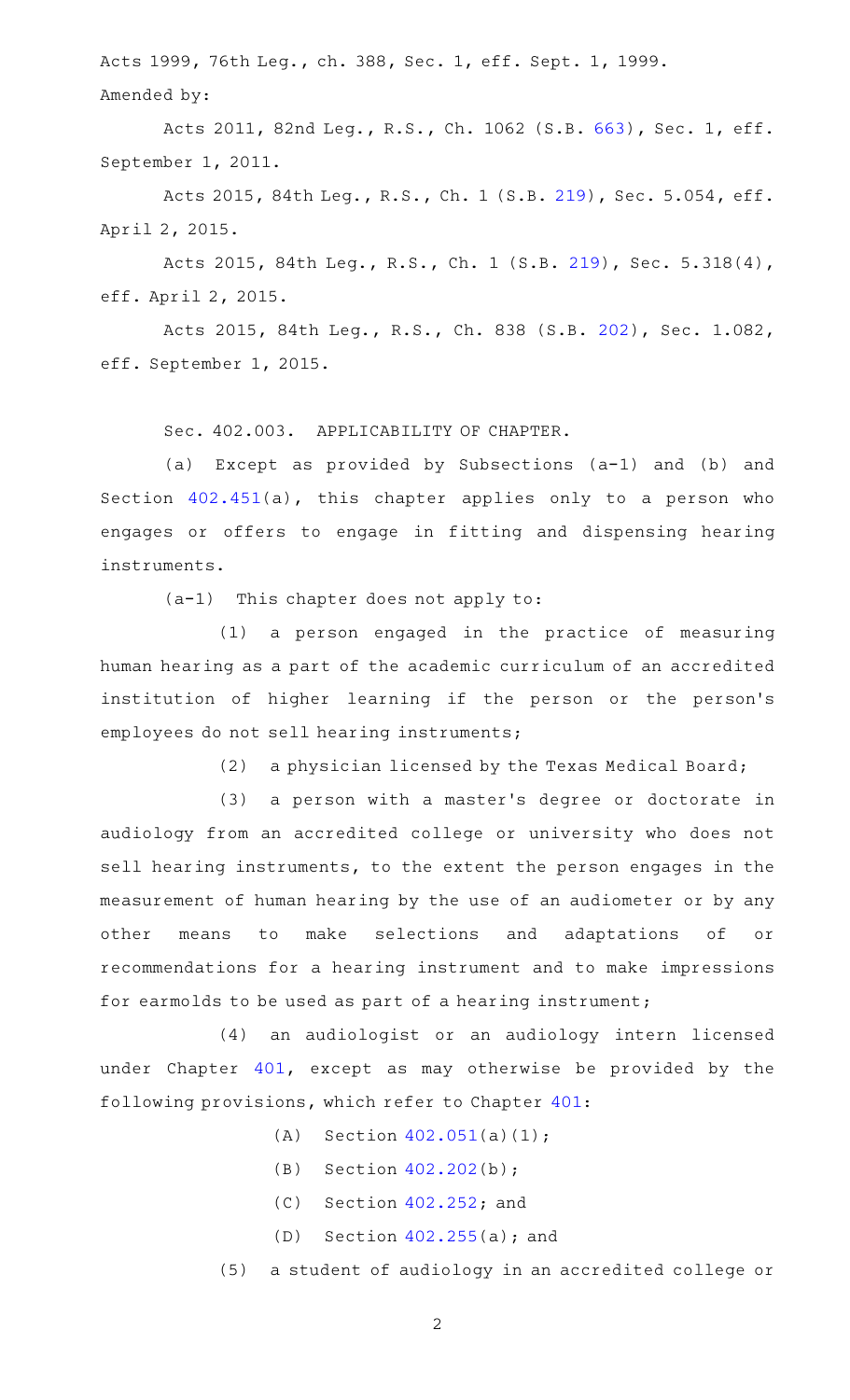university program, if the student 's activities and services are part of the student's supervised course of study or practicum experience.

(b) A student described by Subsection  $(a-1)(5)$  is subject to Chapter [401.](http://www.statutes.legis.state.tx.us/GetStatute.aspx?Code=OC&Value=401)

Acts 1999, 76th Leg., ch. 388, Sec. 1, eff. Sept. 1, 1999.

Amended by:

Acts 2009, 81st Leg., R.S., Ch. 315 (H.B. [594](http://www.legis.state.tx.us/tlodocs/81R/billtext/html/HB00594F.HTM)), Sec. 1, eff. September 1, 2009.

Acts 2017, 85th Leg., R.S., Ch. 1105 (H.B. [4007](http://www.legis.state.tx.us/tlodocs/85R/billtext/html/HB04007F.HTM)), Sec. 3.001, eff. September 1, 2017.

# SUBCHAPTER B. HEARING INSTRUMENT FITTERS AND DISPENSERS ADVISORY BOARD

Sec. 402.051. ADVISORY BOARD MEMBERSHIP. (a) The advisory board consists of nine members appointed by the presiding officer of the commission with the approval of the commission as follows:

(1) six members licensed under this chapter who have been engaged in fitting and dispensing hearing instruments for at least five years preceding appointment, not more than one of whom may be licensed under Chapter [401;](http://www.statutes.legis.state.tx.us/GetStatute.aspx?Code=OC&Value=401)

(2) one member who is actively practicing as a physician licensed by the Texas Medical Board and who:

(A) is a citizen of the United States; and

(B) specializes in the practice of otolaryngology; and

(3) two members of the public.

(b) Appointments to the advisory board shall be made without regard to the race, creed, sex, religion, or national origin of the appointee.

Acts 1999, 76th Leg., ch. 388, Sec. 1, eff. Sept. 1, 1999. Amended by:

Acts 2015, 84th Leg., R.S., Ch. 1 (S.B. [219](http://www.legis.state.tx.us/tlodocs/84R/billtext/html/SB00219F.HTM)), Sec. 5.055, eff. April 2, 2015.

Acts 2015, 84th Leg., R.S., Ch. 838 (S.B. [202](http://www.legis.state.tx.us/tlodocs/84R/billtext/html/SB00202F.HTM)), Sec. 1.083, eff. September 1, 2015.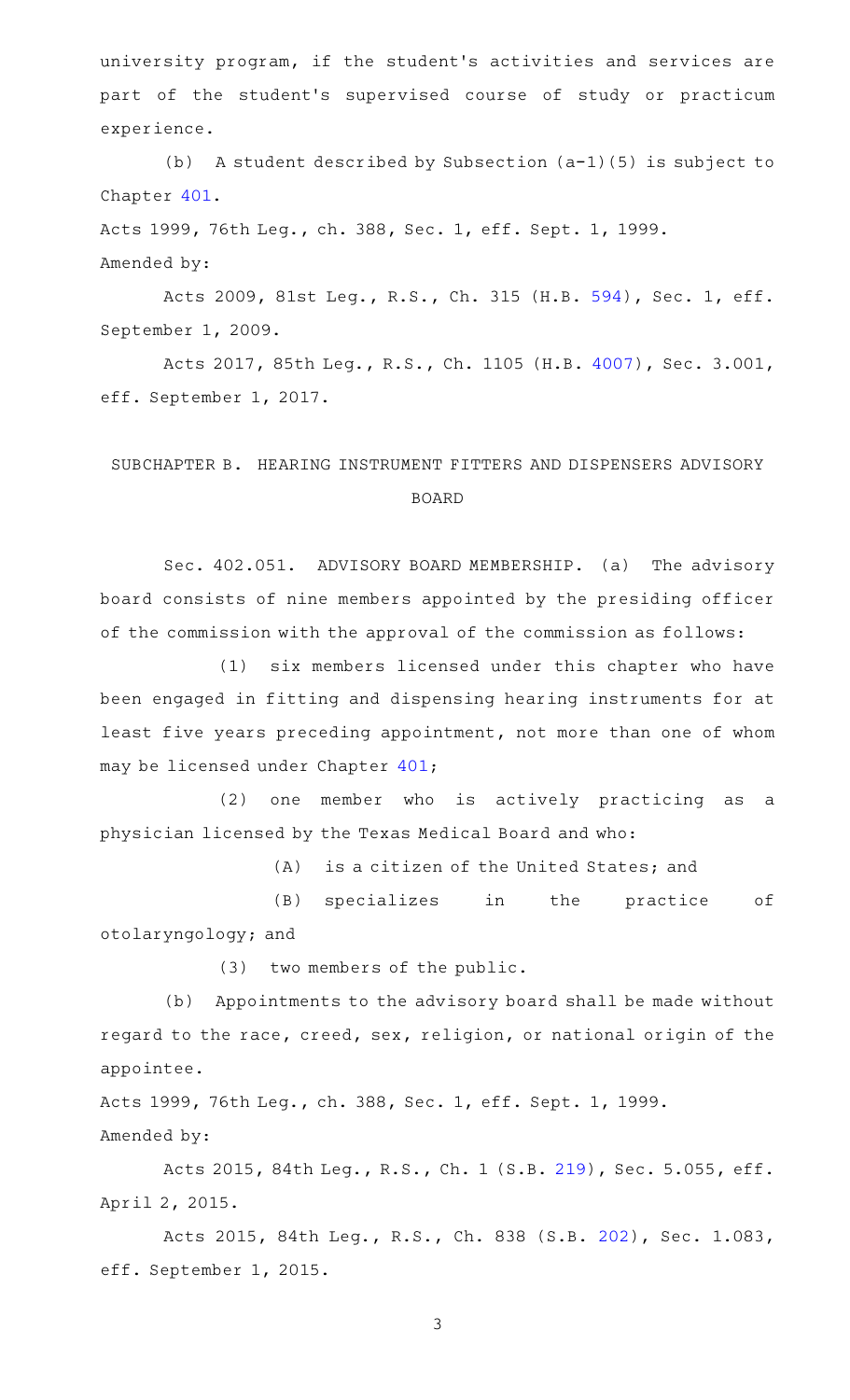Acts 2015, 84th Leg., R.S., Ch. 838 (S.B. [202](http://www.legis.state.tx.us/tlodocs/84R/billtext/html/SB00202F.HTM)), Sec. 1.084, eff. September 1, 2015.

Acts 2017, 85th Leg., R.S., Ch. 1105 (H.B. [4007](http://www.legis.state.tx.us/tlodocs/85R/billtext/html/HB04007F.HTM)), Sec. 3.002, eff. September 1, 2017.

Sec. 402.0511. DUTIES OF ADVISORY BOARD. The advisory board shall provide advice and recommendations to the department on technical matters relevant to the administration of this chapter. Amended by:

Acts 2015, 84th Leg., R.S., Ch. 838 (S.B. [202](http://www.legis.state.tx.us/tlodocs/84R/billtext/html/SB00202F.HTM)), Sec. 1.083, eff. September 1, 2015.

Added by Acts 2015, 84th Leg., R.S., Ch. 838 (S.B. [202\)](http://www.legis.state.tx.us/tlodocs/84R/billtext/html/SB00202F.HTM), Sec. 1.085, eff. September 1, 2015.

Sec. 402.055. TERMS; VACANCIES. (a) Members of the advisory board serve staggered six-year terms. The terms of three members expire on February 1 of each odd-numbered year.

(b) If a vacancy occurs during a member's term, the presiding officer of the commission, with the commission 's approval, shall appoint a replacement who meets the qualifications for the vacant position to serve for the remainder of the term. Acts 1999, 76th Leg., ch. 388, Sec. 1, eff. Sept. 1, 1999. Amended by:

Acts 2015, 84th Leg., R.S., Ch. 838 (S.B. [202](http://www.legis.state.tx.us/tlodocs/84R/billtext/html/SB00202F.HTM)), Sec. 1.083, eff. September 1, 2015.

Acts 2015, 84th Leg., R.S., Ch. 838 (S.B. [202](http://www.legis.state.tx.us/tlodocs/84R/billtext/html/SB00202F.HTM)), Sec. 1.086, eff. September 1, 2015.

Sec. 402.057. PRESIDING OFFICER. The presiding officer of the commission shall designate a member of the advisory board to serve as the presiding officer of the advisory board for a term of one year. The presiding officer of the advisory board may vote on any matter before the advisory board.

Acts 1999, 76th Leg., ch. 388, Sec. 1, eff. Sept. 1, 1999. Amended by:

Acts 2011, 82nd Leg., R.S., Ch. 1062 (S.B. [663](http://www.legis.state.tx.us/tlodocs/82R/billtext/html/SB00663F.HTM)), Sec. 6, eff. September 1, 2011.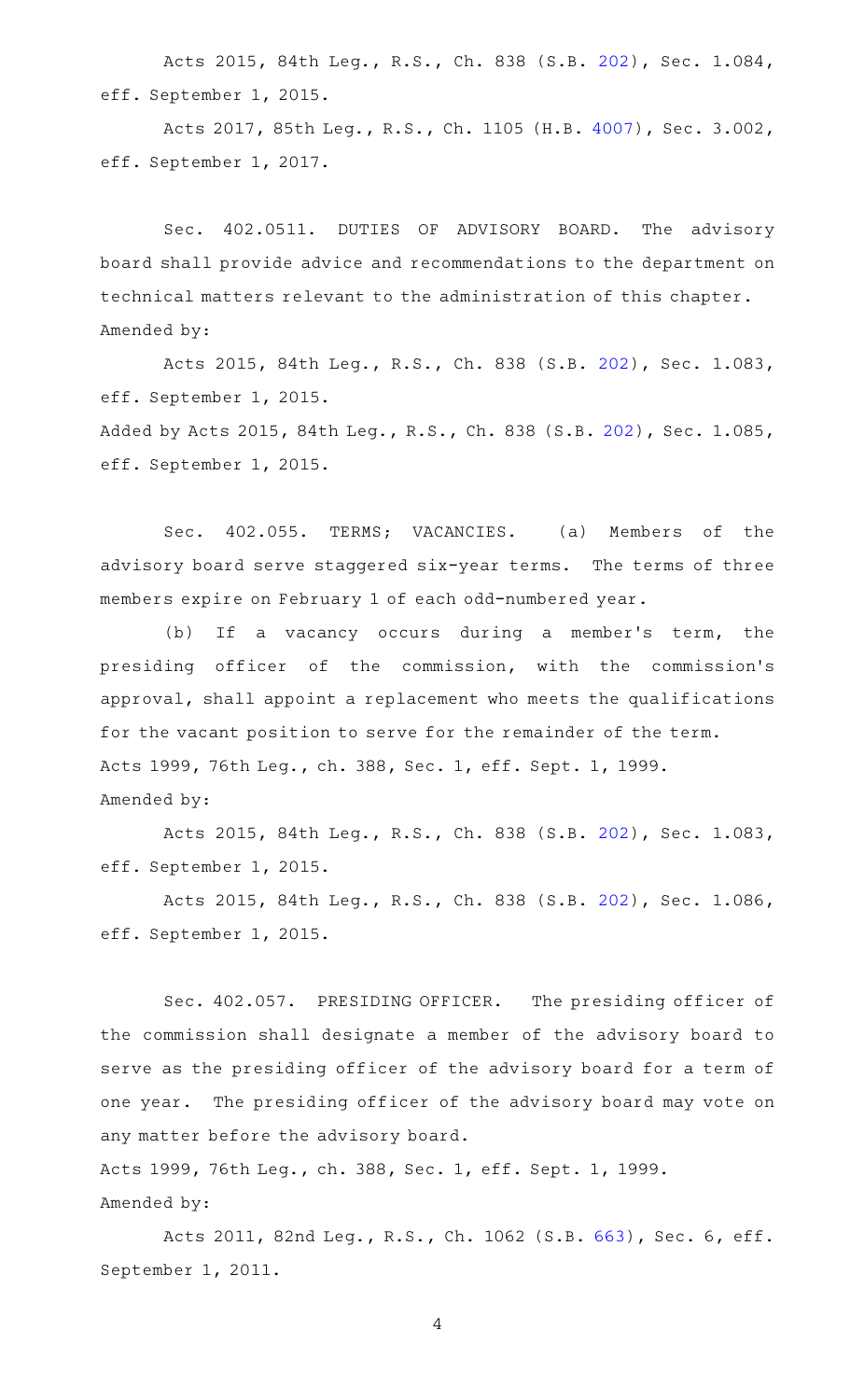Acts 2015, 84th Leg., R.S., Ch. 838 (S.B. [202](http://www.legis.state.tx.us/tlodocs/84R/billtext/html/SB00202F.HTM)), Sec. 1.083, eff. September 1, 2015.

Acts 2015, 84th Leg., R.S., Ch. 838 (S.B. [202](http://www.legis.state.tx.us/tlodocs/84R/billtext/html/SB00202F.HTM)), Sec. 1.087, eff. September 1, 2015.

Sec. 402.058. MEETINGS. The advisory board shall meet at the call of the presiding officer of the commission or the executive director.

Acts 1999, 76th Leg., ch. 388, Sec. 1, eff. Sept. 1, 1999. Amended by:

Acts 2011, 82nd Leg., R.S., Ch. 1062 (S.B. [663](http://www.legis.state.tx.us/tlodocs/82R/billtext/html/SB00663F.HTM)), Sec. 7, eff. September 1, 2011.

Acts 2015, 84th Leg., R.S., Ch. 838 (S.B. [202](http://www.legis.state.tx.us/tlodocs/84R/billtext/html/SB00202F.HTM)), Sec. 1.083, eff. September 1, 2015.

Acts 2015, 84th Leg., R.S., Ch. 838 (S.B. [202](http://www.legis.state.tx.us/tlodocs/84R/billtext/html/SB00202F.HTM)), Sec. 1.088, eff. September 1, 2015.

### SUBCHAPTER C. POWERS AND DUTIES

Sec. 402.101. GENERAL POWERS AND DUTIES. (a) The executive director shall administer and enforce this chapter.

- $(b)$  The department shall:
	- $(1)$  evaluate the qualifications of applicants;
	- $(2)$  examine applicants; and

 $(3)$  in connection with a hearing under this chapter, issue subpoenas, examine witnesses, and administer oaths under the laws of this state.

Acts 1999, 76th Leg., ch. 388, Sec. 1, eff. Sept. 1, 1999. Amended by Acts 2001, 77th Leg., ch. 1420, Sec. 14.173(a), eff. Sept. 1, 2001.

Amended by:

Acts 2015, 84th Leg., R.S., Ch. 838 (S.B. [202](http://www.legis.state.tx.us/tlodocs/84R/billtext/html/SB00202F.HTM)), Sec. 1.089, eff. September 1, 2015.

Acts 2015, 84th Leg., R.S., Ch. 838 (S.B. [202](http://www.legis.state.tx.us/tlodocs/84R/billtext/html/SB00202F.HTM)), Sec. 1.090, eff. September 1, 2015.

Sec. 402.1021. RULES FOR HEARING INSTRUMENTS. With the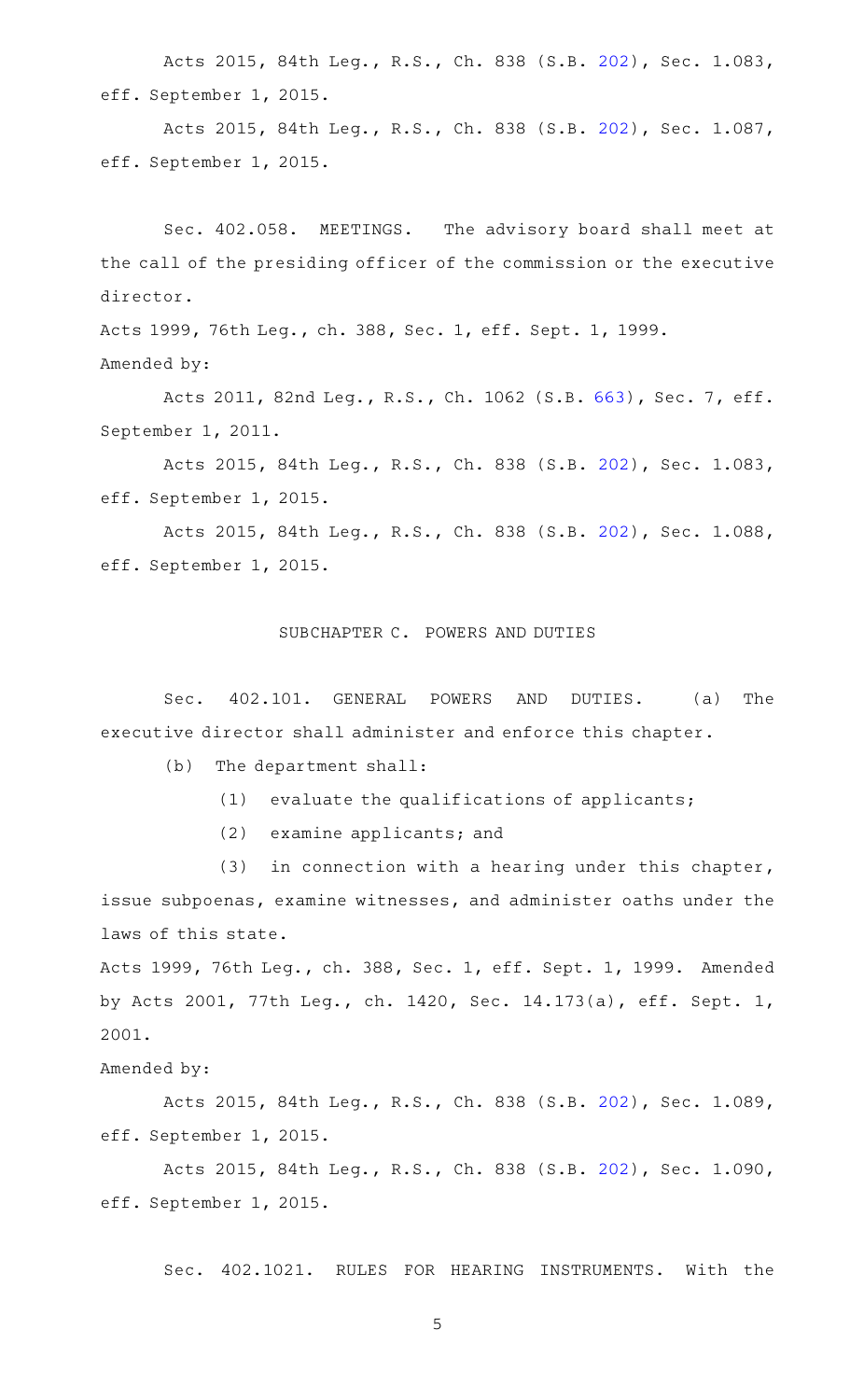assistance of the advisory board and the Speech-Language Pathologists and Audiologists Advisory Board, the commission shall adopt rules to establish requirements for each sale of a hearing instrument for purposes of this chapter and Chapter [401.](http://www.statutes.legis.state.tx.us/GetStatute.aspx?Code=OC&Value=401) The rules must:

 $(1)$  address:

(A) the information and other provisions required in each written contract for the purchase of a hearing instrument;

(B) records that must be retained under this chapter or Chapter [401;](http://www.statutes.legis.state.tx.us/GetStatute.aspx?Code=OC&Value=401) and

(C) guidelines for the 30-day trial period during which a person may cancel the purchase of a hearing instrument; and

(2) require that the written contract and 30-day trial period information provided to a purchaser of a hearing instrument be in plain language designed to be easily understood by the average consumer.

Added by Acts 2011, 82nd Leg., R.S., Ch. 1062 (S.B. [663](http://www.legis.state.tx.us/tlodocs/82R/billtext/html/SB00663F.HTM)), Sec. 9, eff. September 1, 2011.

Amended by:

Acts 2015, 84th Leg., R.S., Ch. 838 (S.B. [202](http://www.legis.state.tx.us/tlodocs/84R/billtext/html/SB00202F.HTM)), Sec. 1.089, eff. September 1, 2015.

Acts 2015, 84th Leg., R.S., Ch. 838 (S.B. [202](http://www.legis.state.tx.us/tlodocs/84R/billtext/html/SB00202F.HTM)), Sec. 1.091, eff. September 1, 2015.

Sec. 402.103. FALSE, MISLEADING, OR DECEPTIVE ADVERTISING. (a) Repealed by Acts 2015, 84th Leg., R.S., Ch. 838 , Sec. 1.222(86), eff. September 1, 2015.

(b) Repealed by Acts 2015, 84th Leg., R.S., Ch. 838, Sec. 1.222(86), eff. September 1, 2015.

(c) For purposes of Section  $51.204$ , an advertisement is false, misleading, or deceptive if the advertisement:

 $(1)$  contains a misrepresentation of fact;

(2) contains a false statement as to the license holder 's professional achievements, education, skills, or qualifications in the hearing instrument dispensing profession;

(3) makes a partial disclosure of relevant fact,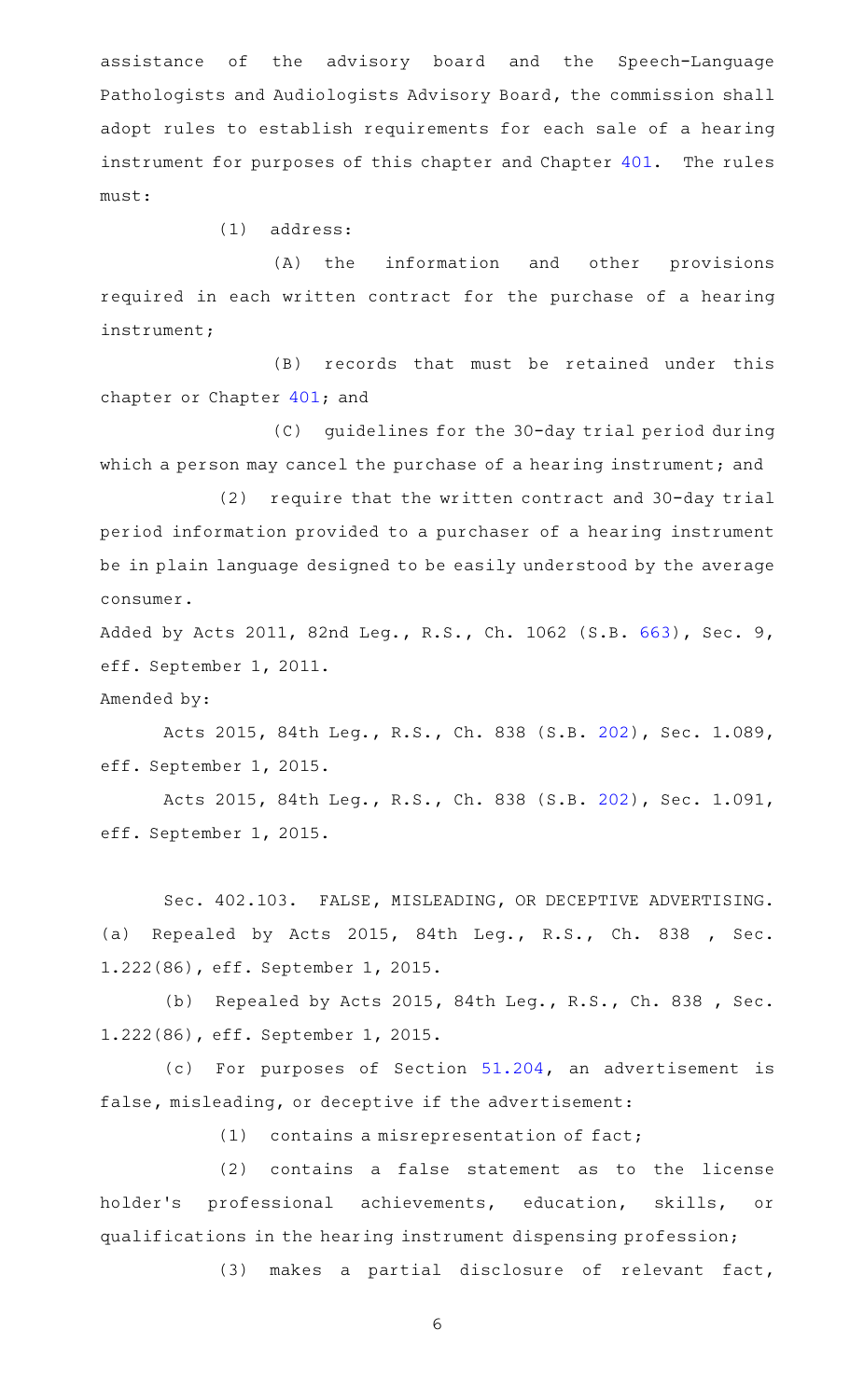including the advertisement of:

(A) a discounted price of an item without identifying in the advertisement or at the location of the item:

(i) the specific product being offered at the discounted price; or

(ii) the usual price of the item; and

(B) the price of a specifically identified hearing instrument, if more than one hearing instrument appears in the same advertisement without an accompanying price;

(4) contains a representation that a product innovation is new, if the product was first offered by the manufacturer to the general public in this state not less than 12 months before the date of the advertisement;

(5) states that the license holder manufactures hearing instruments at the license holder 's office location unless the next statement discloses that the instruments are manufactured by a specified manufacturer and remanufactured by the license holder; or

(6) contains any other representation, statement, or claim that is inherently misleading or deceptive. Acts 1999, 76th Leg., ch. 388, Sec. 1, eff. Sept. 1, 1999. Amended by:

Acts 2015, 84th Leg., R.S., Ch. 838 (S.B. [202](http://www.legis.state.tx.us/tlodocs/84R/billtext/html/SB00202F.HTM)), Sec. 1.089, eff. September 1, 2015.

Acts 2015, 84th Leg., R.S., Ch. 838 (S.B. [202](http://www.legis.state.tx.us/tlodocs/84R/billtext/html/SB00202F.HTM)), Sec. 1.093, eff. September 1, 2015.

Acts 2015, 84th Leg., R.S., Ch. 838 (S.B. [202](http://www.legis.state.tx.us/tlodocs/84R/billtext/html/SB00202F.HTM)), Sec. 1.094, eff. September 1, 2015.

Acts 2015, 84th Leg., R.S., Ch. 838 (S.B. [202\)](http://www.legis.state.tx.us/tlodocs/84R/billtext/html/SB00202F.HTM), Sec. 1.222(86), eff. September 1, 2015.

Sec. 402.104. POWERS AND DUTIES REGARDING EXAMINATION. (a) The department shall develop and maintain an examination that may include a written or practical test. The department shall administer or arrange for the administration and validation of the examination.

(b) Repealed by Acts 2019, 86th Leg., R.S., Ch. 377 (H.B.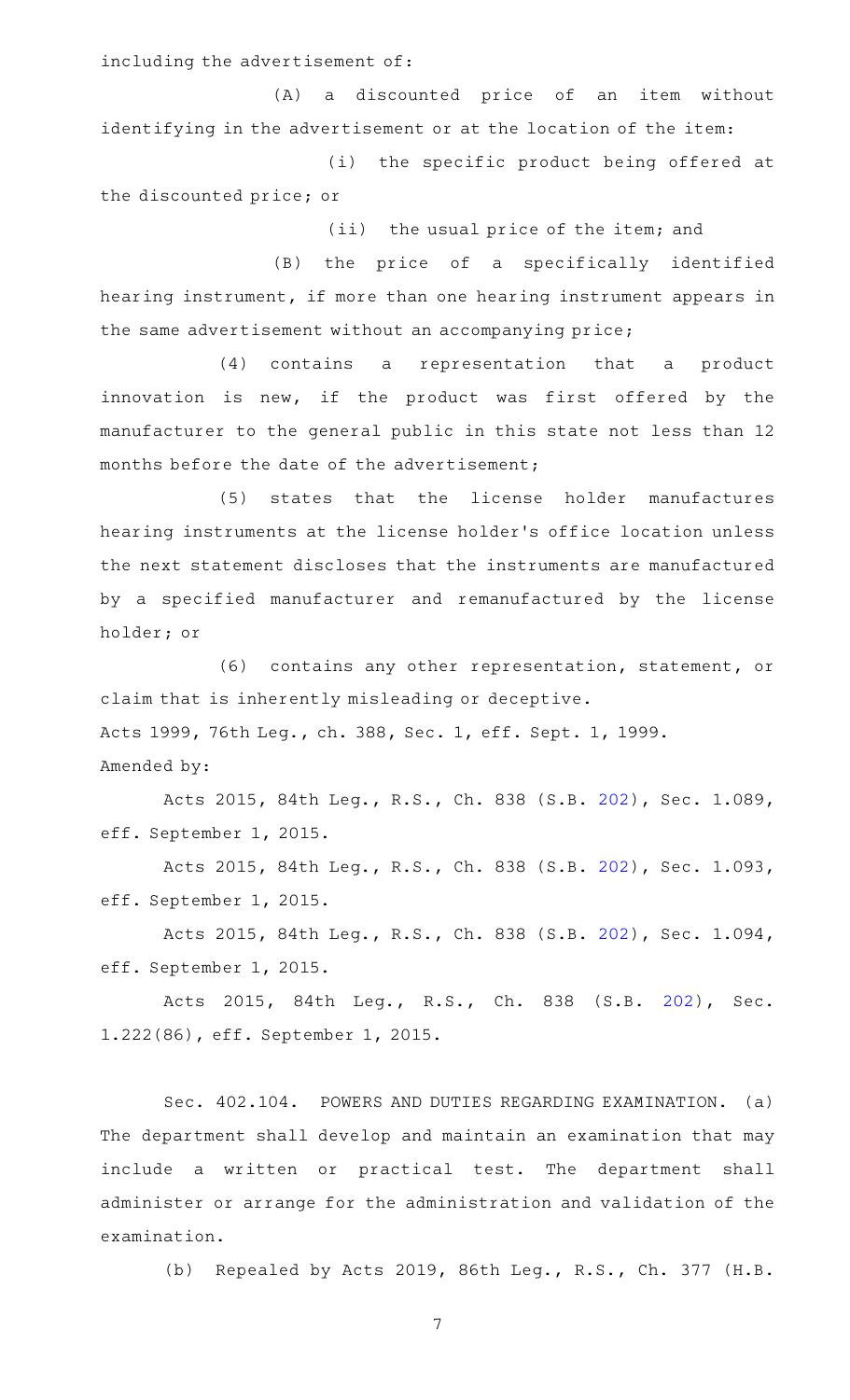[2699](http://www.legis.state.tx.us/tlodocs/86R/billtext/html/HB02699F.HTM)), Sec. 6(1), eff. September 1, 2019.

(c) Repealed by Acts 2019, 86th Leg., R.S., Ch. 377 (H.B. [2699](http://www.legis.state.tx.us/tlodocs/86R/billtext/html/HB02699F.HTM)), Sec. 6(1), eff. September 1, 2019.

(d) The practical test must be administered by one or more qualified proctors selected and assigned by the department.

(e) The commission by rule shall establish the qualifications for a proctor. The rules must:

(1) require a proctor to be licensed in good standing as a hearing instrument fitter and dispenser;

(2) specify the number of years a proctor must be licensed as a hearing instrument fitter and dispenser; and

(3) specify the disciplinary actions or other actions that disqualify a person from serving as a proctor. Acts 1999, 76th Leg., ch. 388, Sec. 1, eff. Sept. 1, 1999. Amended by:

Acts 2011, 82nd Leg., R.S., Ch. 1062 (S.B. [663\)](http://www.legis.state.tx.us/tlodocs/82R/billtext/html/SB00663F.HTM), Sec. 10, eff. September 1, 2011.

Acts 2015, 84th Leg., R.S., Ch. 838 (S.B. [202](http://www.legis.state.tx.us/tlodocs/84R/billtext/html/SB00202F.HTM)), Sec. 1.089, eff. September 1, 2015.

Acts 2015, 84th Leg., R.S., Ch. 838 (S.B. [202](http://www.legis.state.tx.us/tlodocs/84R/billtext/html/SB00202F.HTM)), Sec. 1.095, eff. September 1, 2015.

Acts 2019, 86th Leg., R.S., Ch. 377 (H.B. [2699](http://www.legis.state.tx.us/tlodocs/86R/billtext/html/HB02699F.HTM)), Sec. 1, eff. September 1, 2019.

Acts 2019, 86th Leg., R.S., Ch. 377 (H.B. [2699\)](http://www.legis.state.tx.us/tlodocs/86R/billtext/html/HB02699F.HTM), Sec. 6(1), eff. September 1, 2019.

SUBCHAPTER D. PUBLIC INTEREST INFORMATION AND COMPLAINT PROCEDURES

Sec. 402.152. COMPLAINTS. (a) Each license or permit holder under this chapter shall at all times prominently display in the person 's place of business a sign containing:

(1) the name, mailing address, e-mail address, and telephone number of the department; and

 $(2)$  a statement informing consumers that a complaint against a license or permit holder may be directed to the department.

(b) Each written contract for services in this state of a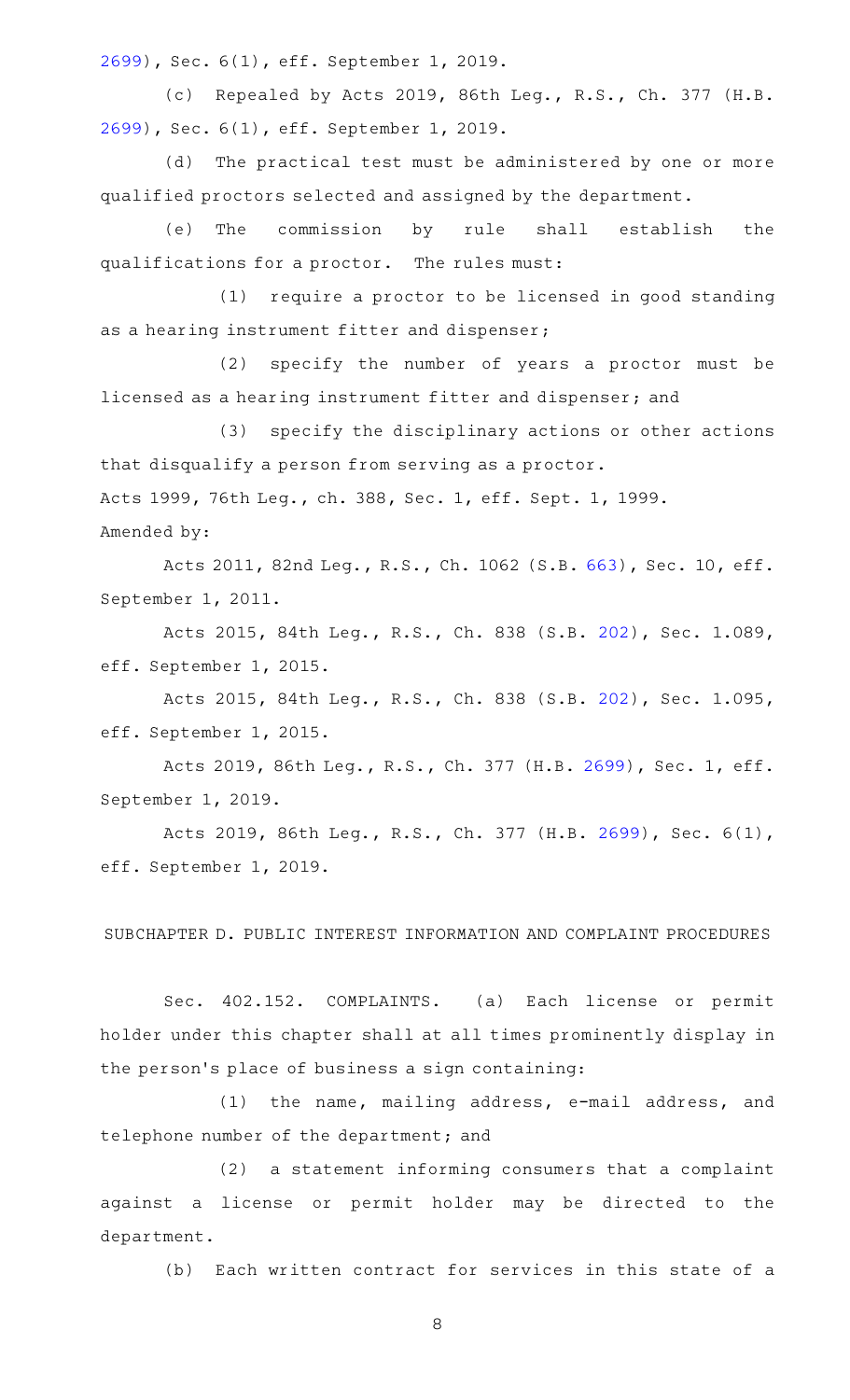license holder must contain the department 's name, mailing address, e-mail address, and telephone number.

Acts 1999, 76th Leg., ch. 388, Sec. 1, eff. Sept. 1, 1999. Amended by:

Acts 2015, 84th Leg., R.S., Ch. 838 (S.B. [202](http://www.legis.state.tx.us/tlodocs/84R/billtext/html/SB00202F.HTM)), Sec. 1.096, eff. September 1, 2015.

#### SUBCHAPTER E. LICENSE AND PERMIT REQUIREMENTS

Sec. 402.201. LICENSE OR PERMIT REQUIRED. A person may not represent that the person is authorized to fit and dispense hearing instruments, or use in connection with the person's name any designation tending to imply that the person is authorized to engage in the fitting and dispensing of hearing instruments, unless the person holds a license or is otherwise authorized to do so under this chapter.

Acts 1999, 76th Leg., ch. 388, Sec. 1, eff. Sept. 1, 1999.

Sec. 402.202. EXAMINATION REQUIRED. (a) To engage in fitting and dispensing hearing instruments in this state a person must pass an examination required by the department.

(b) A person licensed under Chapter [401](http://www.statutes.legis.state.tx.us/GetStatute.aspx?Code=OC&Value=401) as an audiologist or an audiology intern who is applying for a license under this chapter is exempt from the examination required under this chapter but must comply with all other requirements under this chapter. Acts 1999, 76th Leg., ch. 388, Sec. 1, eff. Sept. 1, 1999. Amended by:

Acts 2009, 81st Leg., R.S., Ch. 315 (H.B. [594](http://www.legis.state.tx.us/tlodocs/81R/billtext/html/HB00594F.HTM)), Sec. 2, eff. September 1, 2009.

Acts 2011, 82nd Leg., R.S., Ch. 1062 (S.B. [663\)](http://www.legis.state.tx.us/tlodocs/82R/billtext/html/SB00663F.HTM), Sec. 14, eff. September 1, 2011.

Acts 2015, 84th Leg., R.S., Ch. 838 (S.B. [202](http://www.legis.state.tx.us/tlodocs/84R/billtext/html/SB00202F.HTM)), Sec. 1.099, eff. September 1, 2015.

Sec. 402.203. APPLICATION FOR EXAMINATION. (a) An applicant for examination must:

(1) apply to the department in the manner and on a form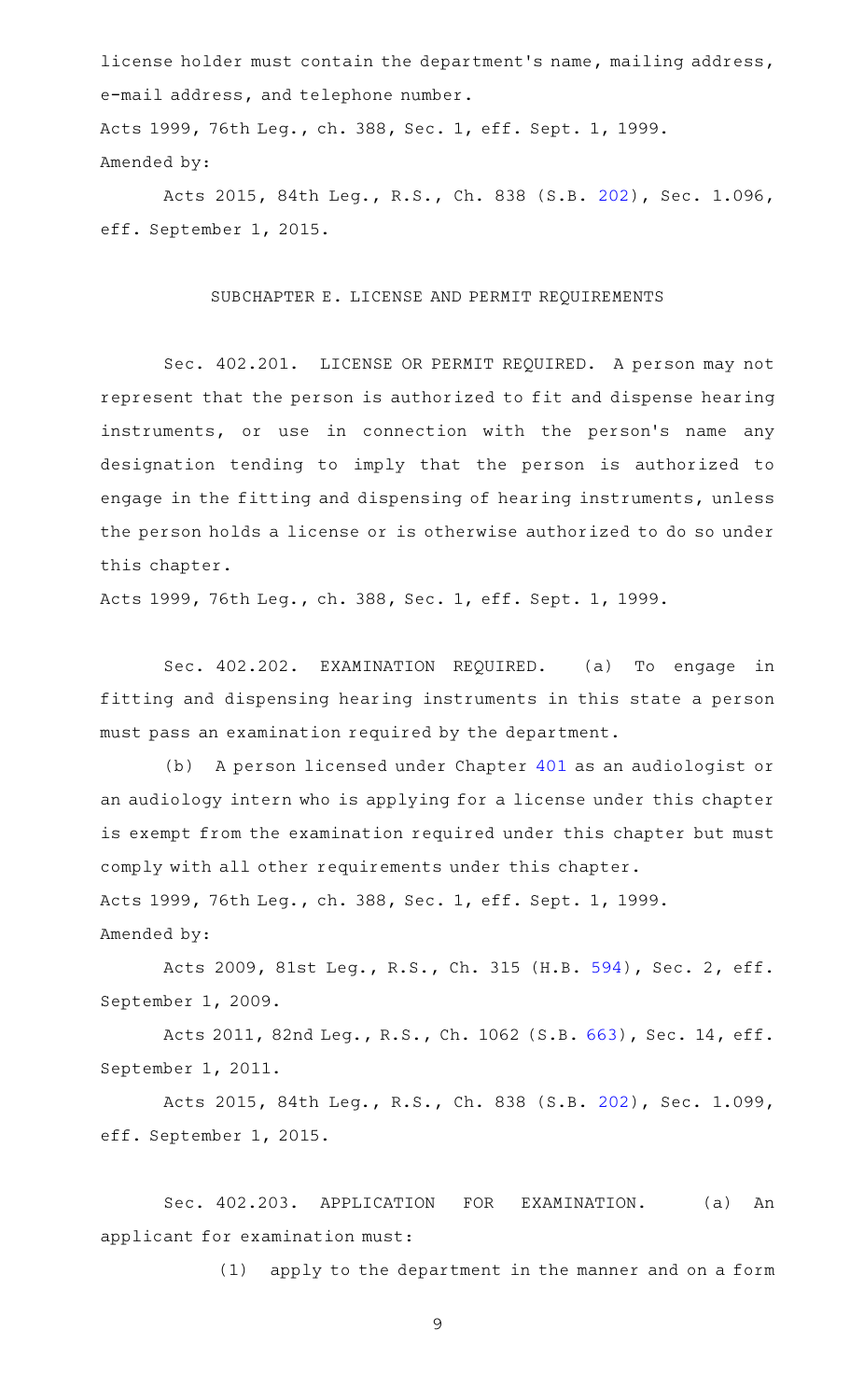prescribed by the executive director;

(2) provide:

(A) documentation that the applicant is at least 18 years of age and has graduated from an accredited high school or equivalent; and

(B) other information determined necessary by the department; and

(3) pay any required fees for application and examination.

(b) A permit holder may not take the examination until the satisfactory completion of the requirements of Subchapter F by the supervisor and permit holder is verified.

(c) Repealed by Acts 2019, 86th Leg., R.S., Ch. 377 (H.B. [2699](http://www.legis.state.tx.us/tlodocs/86R/billtext/html/HB02699F.HTM)), Sec. 6(2), eff. September 1, 2019. Acts 1999, 76th Leg., ch. 388, Sec. 1, eff. Sept. 1, 1999. Amended by:

Acts 2015, 84th Leg., R.S., Ch. 838 (S.B. [202](http://www.legis.state.tx.us/tlodocs/84R/billtext/html/SB00202F.HTM)), Sec. 1.100, eff. September 1, 2015.

Acts 2019, 86th Leg., R.S., Ch. 377 (H.B. [2699\)](http://www.legis.state.tx.us/tlodocs/86R/billtext/html/HB02699F.HTM), Sec. 6(2), eff. September 1, 2019.

Sec. 402.204. CONTENTS OF EXAMINATION. (a) The examination must consist of written and practical tests that are objective in method and applied in a consistent manner.

(b) The examination must cover the following subjects as they relate to the fitting and dispensing of hearing instruments:

 $(1)$  basic physics of sound;

(2) structure and function of hearing instruments;

(3) fitting of hearing instruments;

 $(4)$  pure tone audiometry, including air conduction testing and bone conduction testing;

(5) live voice and recorded voice speech audiometry;

(6) masking when indicated for air conduction, bone conduction, and speech;

(7) recording and evaluation of audiograms and speech audiometry to determine the hearing instrument candidacy;

(8) selection and adaptation of hearing instruments,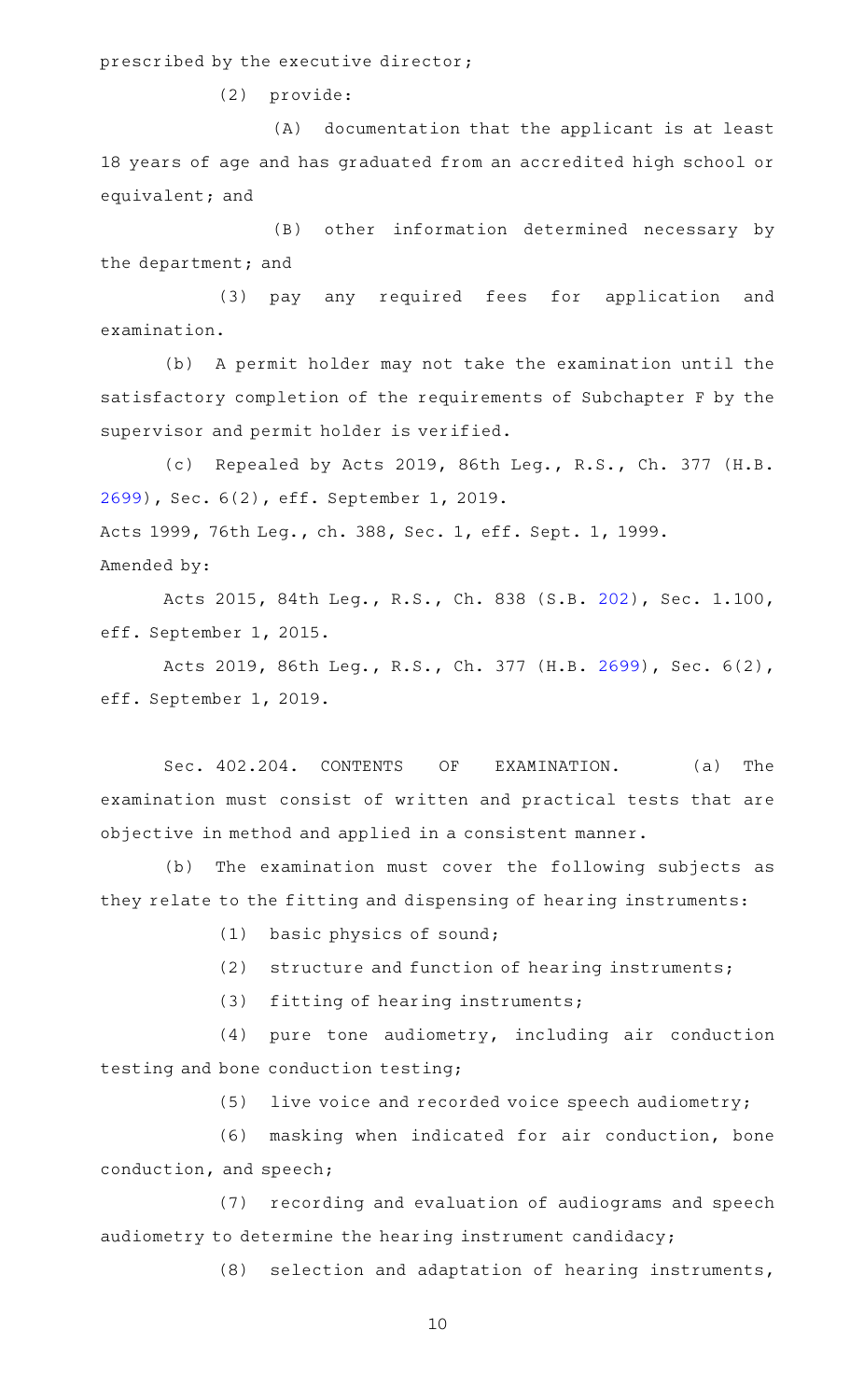testing of hearing instruments, and verification of aided hearing instrument performance;

(9) taking of earmold impressions;

(10) verification of hearing instrument fitting and functional gain measurements using a calibrated system;

 $(11)$  anatomy and physiology of the ear;

(12) counseling and aural rehabilitation of the hearing impaired for the purpose of fitting and dispensing hearing instruments;

(13) use of an otoscope for the visual observation of the entire ear canal; and

(14) laws, rules, and regulations of this state and the United States.

(c) The examination may not test knowledge of the diagnosis or treatment of any disease of or injury to the human body. Acts 1999, 76th Leg., ch. 388, Sec. 1, eff. Sept. 1, 1999. Amended by:

Acts 2019, 86th Leg., R.S., Ch. 377 (H.B. [2699](http://www.legis.state.tx.us/tlodocs/86R/billtext/html/HB02699F.HTM)), Sec. 2, eff. September 1, 2019.

Sec. 402.205. EXAMINATION PROCEDURES. (a) The department or the department 's authorized representative shall give each applicant due notice of the date and place of the examination and the subjects, areas, and skills that will be included in the examination. A change may not be made in those subjects, areas, and skills after the date of the examination has been announced and publicized.

(b) An examination shall be conducted in writing and by other means the department determines adequate to ascertain the qualifications of applicants.

(c) An applicant who previously failed an examination or test may retake the examination or test.

(d) An applicant who previously failed a practical test may be retested only on those portions of the practical test that the applicant failed.

Acts 1999, 76th Leg., ch. 388, Sec. 1, eff. Sept. 1, 1999. Amended by: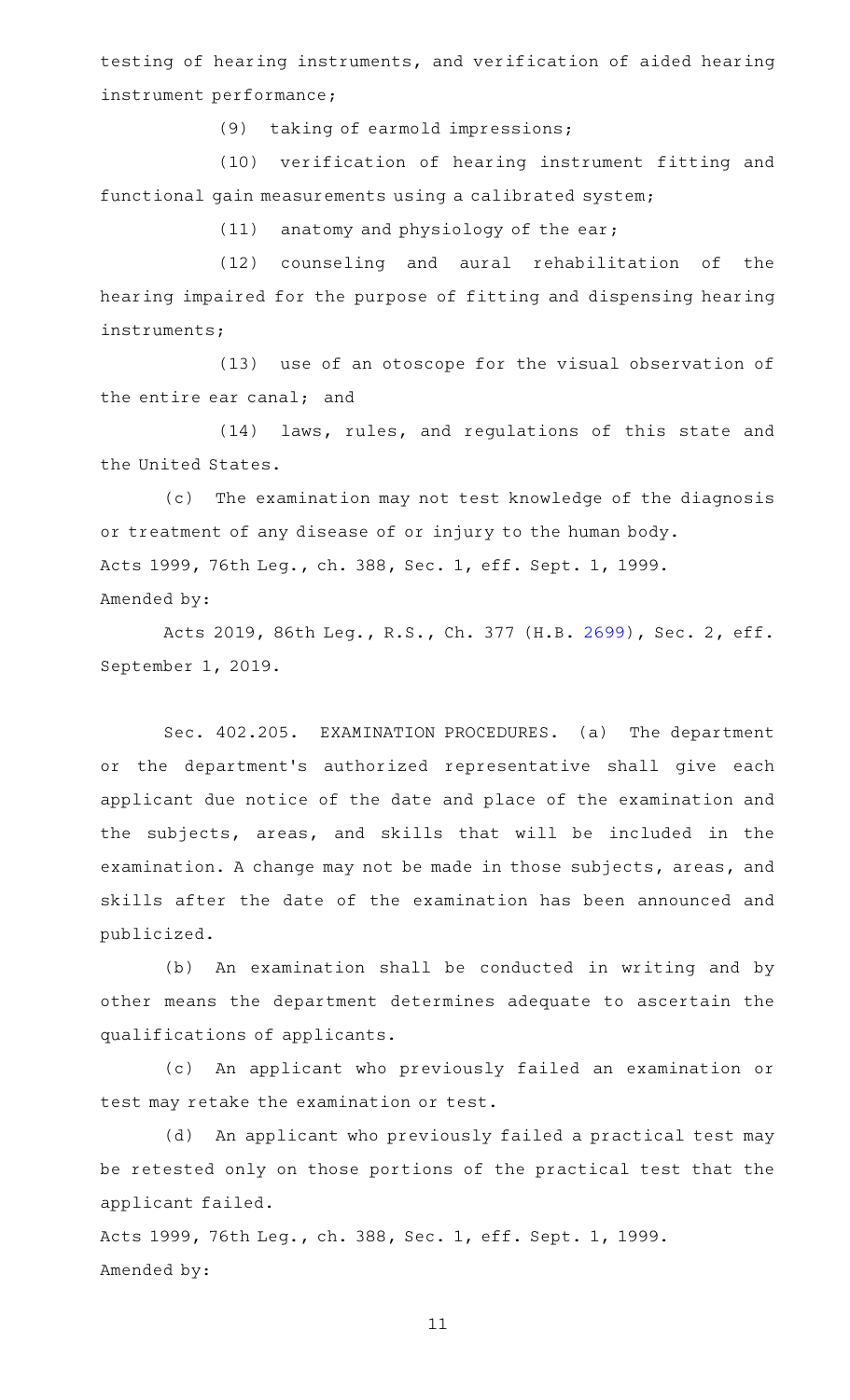Acts 2011, 82nd Leg., R.S., Ch. 1062 (S.B. [663\)](http://www.legis.state.tx.us/tlodocs/82R/billtext/html/SB00663F.HTM), Sec. 15, eff. September 1, 2011.

Acts 2015, 84th Leg., R.S., Ch. 838 (S.B. [202](http://www.legis.state.tx.us/tlodocs/84R/billtext/html/SB00202F.HTM)), Sec. 1.101, eff. September 1, 2015.

Acts 2015, 84th Leg., R.S., Ch. 838 (S.B. [202\)](http://www.legis.state.tx.us/tlodocs/84R/billtext/html/SB00202F.HTM), Sec. 1.222(93), eff. September 1, 2015.

Acts 2019, 86th Leg., R.S., Ch. 377 (H.B. [2699](http://www.legis.state.tx.us/tlodocs/86R/billtext/html/HB02699F.HTM)), Sec. 3, eff. September 1, 2019.

Sec. 402.207. ISSUANCE OF APPRENTICE PERMIT. (a) The department shall issue an apprentice permit to fit and dispense hearing instruments to a temporary training permit holder who has:

(1) passed the required examination;

(2) paid the required fees; and

(3) met all requirements of this chapter.

(b) An apprentice permit is valid for one year. The department may extend the apprentice permit for an additional period not to exceed one year.

(c) An apprentice permit holder shall work under the supervision of a license holder for at least one year. Acts 1999, 76th Leg., ch. 388, Sec. 1, eff. Sept. 1, 1999. Amended by:

Acts 2009, 81st Leg., R.S., Ch. 315 (H.B. [594](http://www.legis.state.tx.us/tlodocs/81R/billtext/html/HB00594F.HTM)), Sec. 3, eff. September 1, 2009.

Acts 2015, 84th Leg., R.S., Ch. 838 (S.B. [202](http://www.legis.state.tx.us/tlodocs/84R/billtext/html/SB00202F.HTM)), Sec. 1.102, eff. September 1, 2015.

Acts 2019, 86th Leg., R.S., Ch. 377 (H.B. [2699](http://www.legis.state.tx.us/tlodocs/86R/billtext/html/HB02699F.HTM)), Sec. 4, eff. September 1, 2019.

Acts 2021, 87th Leg., R.S., Ch. 663 (H.B. [1560\)](http://www.legis.state.tx.us/tlodocs/87R/billtext/html/HB01560F.HTM), Sec. 1.15, eff. September 1, 2021.

Sec. 402.208. ISSUANCE OF LICENSE. The department shall issue a license to an apprentice permit holder when the department has received sufficient evidence that the apprentice permit holder has met all the licensing requirements of this chapter. Acts 1999, 76th Leg., ch. 388, Sec. 1, eff. Sept. 1, 1999. Amended by: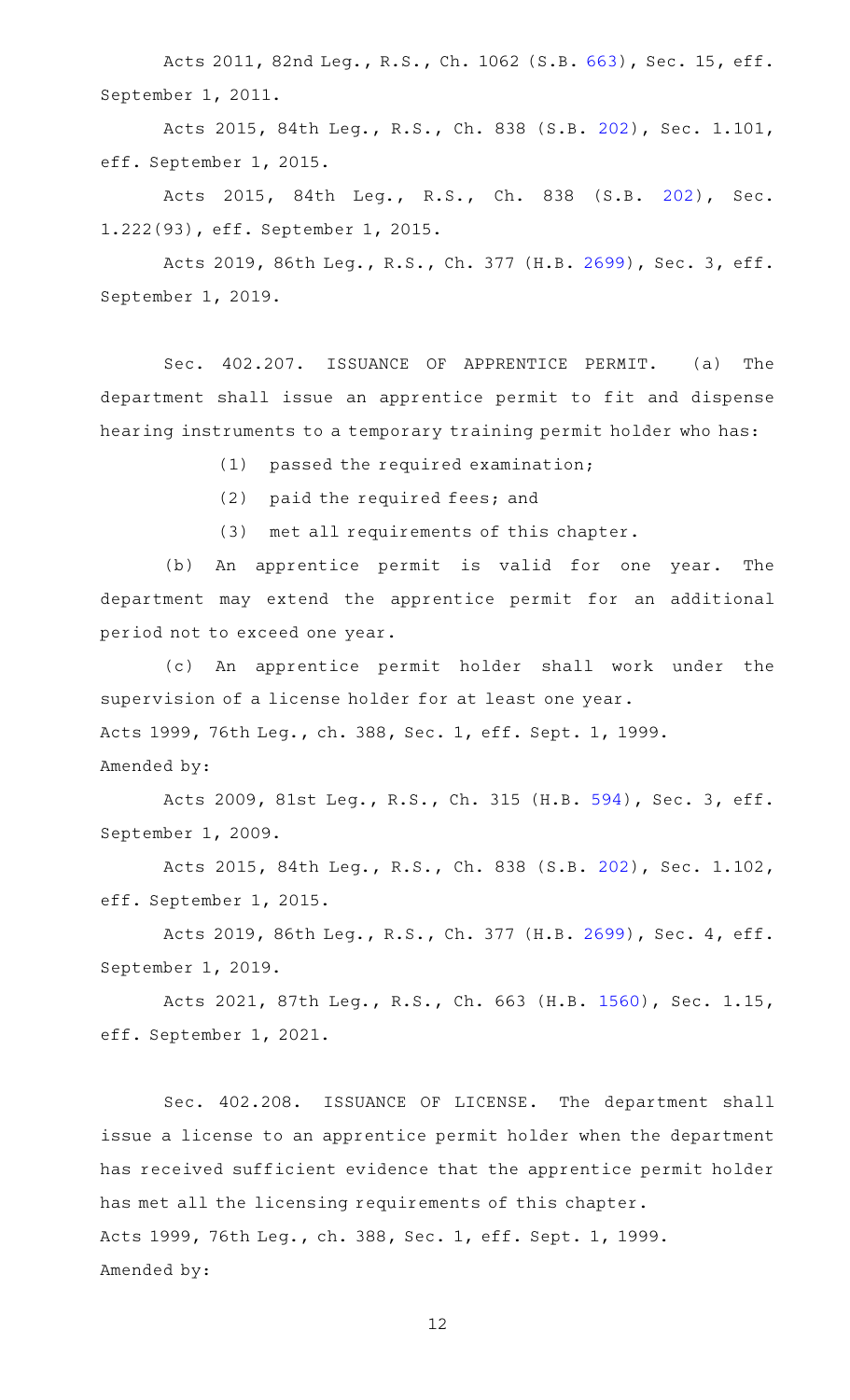Acts 2015, 84th Leg., R.S., Ch. 838 (S.B. [202](http://www.legis.state.tx.us/tlodocs/84R/billtext/html/SB00202F.HTM)), Sec. 1.103, eff. September 1, 2015.

Sec. 402.209. APPLICATION BY LICENSE HOLDER FROM ANOTHER STATE. (a) A person licensed to fit and dispense hearing instruments in another state may apply for a license under this chapter by submitting a completed application on a form prescribed by the department.

(b) Repealed by Acts 2015, 84th Leg., R.S., Ch. 838 (S.B. [202\)](http://www.legis.state.tx.us/tlodocs/84R/billtext/html/SB00202F.HTM), Sec. 1.222(95), eff. September 1, 2015.

(c) An applicant for a license under this section shall provide as part of the application:

 $(1)$  written verification that the applicant is licensed in good standing as a fitter and dispenser of hearing instruments in another state;

 $(2)$  written verification that:

(A) the requirements to obtain a license to fit and dispense hearing instruments in the state in which the applicant is licensed include passing an examination approved by the commission by rule; or

(B) the applicant holds a certification from a professional organization approved by the commission by rule;

(3) a written statement from the licensing entity in the state in which the applicant is licensed that details any disciplinary action taken by the entity against the applicant; and

(4) a statement of the applicant's criminal history acceptable to the department.

(d) The department may deny an application under this section based on the applicant 's criminal history or history of disciplinary action.

(e) If the department approves an application, the applicant may take the practical test and a written test of Texas law administered by the department or the department 's authorized representative.

(f) The department may allow an applicant under this section who satisfies all application requirements other than the requirement under Subsection (c)(2) to take the examination.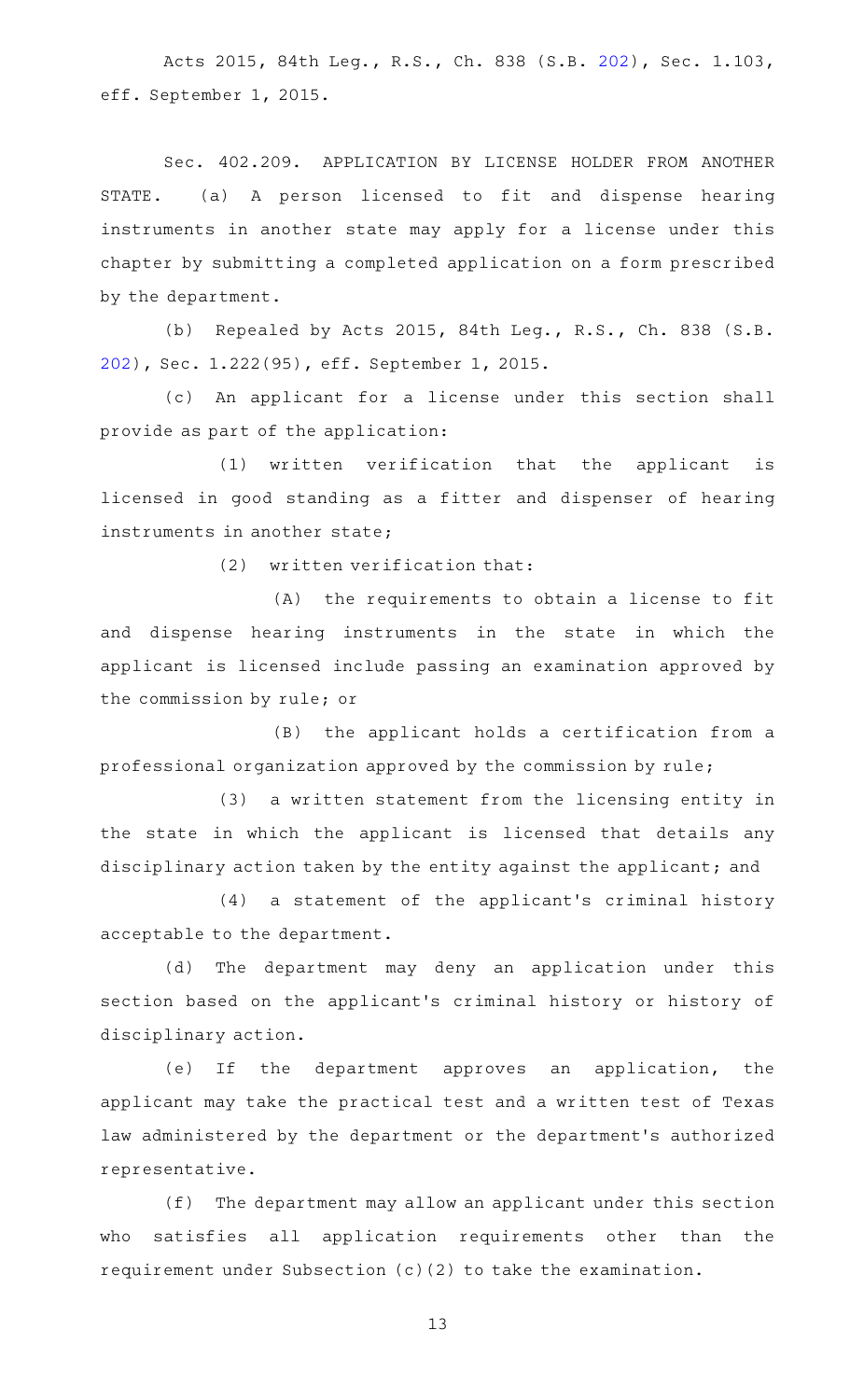(g) Repealed by Acts 2015, 84th Leg., R.S., Ch. 838 (S.B. [202\)](http://www.legis.state.tx.us/tlodocs/84R/billtext/html/SB00202F.HTM), Sec. 1.222(95), eff. September 1, 2015.

(h) Repealed by Acts 2017, 85th Leg., R.S., Ch. 1105 (H.B. [4007](http://www.legis.state.tx.us/tlodocs/85R/billtext/html/HB04007F.HTM)), Sec. 3.010(1), eff. September 1, 2017.

(i) The department may not issue a license under this section to an applicant who is a licensed audiologist in another state. The department shall inform the applicant of the licensing requirements of Chapter [401](http://www.statutes.legis.state.tx.us/GetStatute.aspx?Code=OC&Value=401).

Acts 1999, 76th Leg., ch. 388, Sec. 1, eff. Sept. 1, 1999. Amended by:

Acts 2009, 81st Leg., R.S., Ch. 315 (H.B. [594](http://www.legis.state.tx.us/tlodocs/81R/billtext/html/HB00594F.HTM)), Sec. 4, eff. September 1, 2009.

Acts 2011, 82nd Leg., R.S., Ch. 1062 (S.B. [663\)](http://www.legis.state.tx.us/tlodocs/82R/billtext/html/SB00663F.HTM), Sec. 16, eff. September 1, 2011.

Acts 2015, 84th Leg., R.S., Ch. 838 (S.B. [202](http://www.legis.state.tx.us/tlodocs/84R/billtext/html/SB00202F.HTM)), Sec. 1.104, eff. September 1, 2015.

Acts 2015, 84th Leg., R.S., Ch. 838 (S.B. [202\)](http://www.legis.state.tx.us/tlodocs/84R/billtext/html/SB00202F.HTM), Sec. 1.222(95), eff. September 1, 2015.

Acts 2017, 85th Leg., R.S., Ch. 1105 (H.B. [4007](http://www.legis.state.tx.us/tlodocs/85R/billtext/html/HB04007F.HTM)), Sec. 3.003, eff. September 1, 2017.

Acts 2017, 85th Leg., R.S., Ch. 1105 (H.B. [4007\)](http://www.legis.state.tx.us/tlodocs/85R/billtext/html/HB04007F.HTM), Sec. 3.010(1), eff. September 1, 2017.

Acts 2019, 86th Leg., R.S., Ch. 377 (H.B. [2699](http://www.legis.state.tx.us/tlodocs/86R/billtext/html/HB02699F.HTM)), Sec. 5, eff. September 1, 2019.

Sec. 402.210. CRIMINAL HISTORY RECORD INFORMATION REQUIREMENT FOR LICENSE ISSUANCE. (a) The department shall require that an applicant for a license submit a complete and legible set of fingerprints, on a form prescribed by the department, to the department or to the Department of Public Safety for the purpose of obtaining criminal history record information from the Department of Public Safety and the Federal Bureau of Investigation.

(b) The department may not issue a license to a person who does not comply with the requirement of Subsection (a).

(c) The department shall conduct a criminal history check of each applicant for a license using information: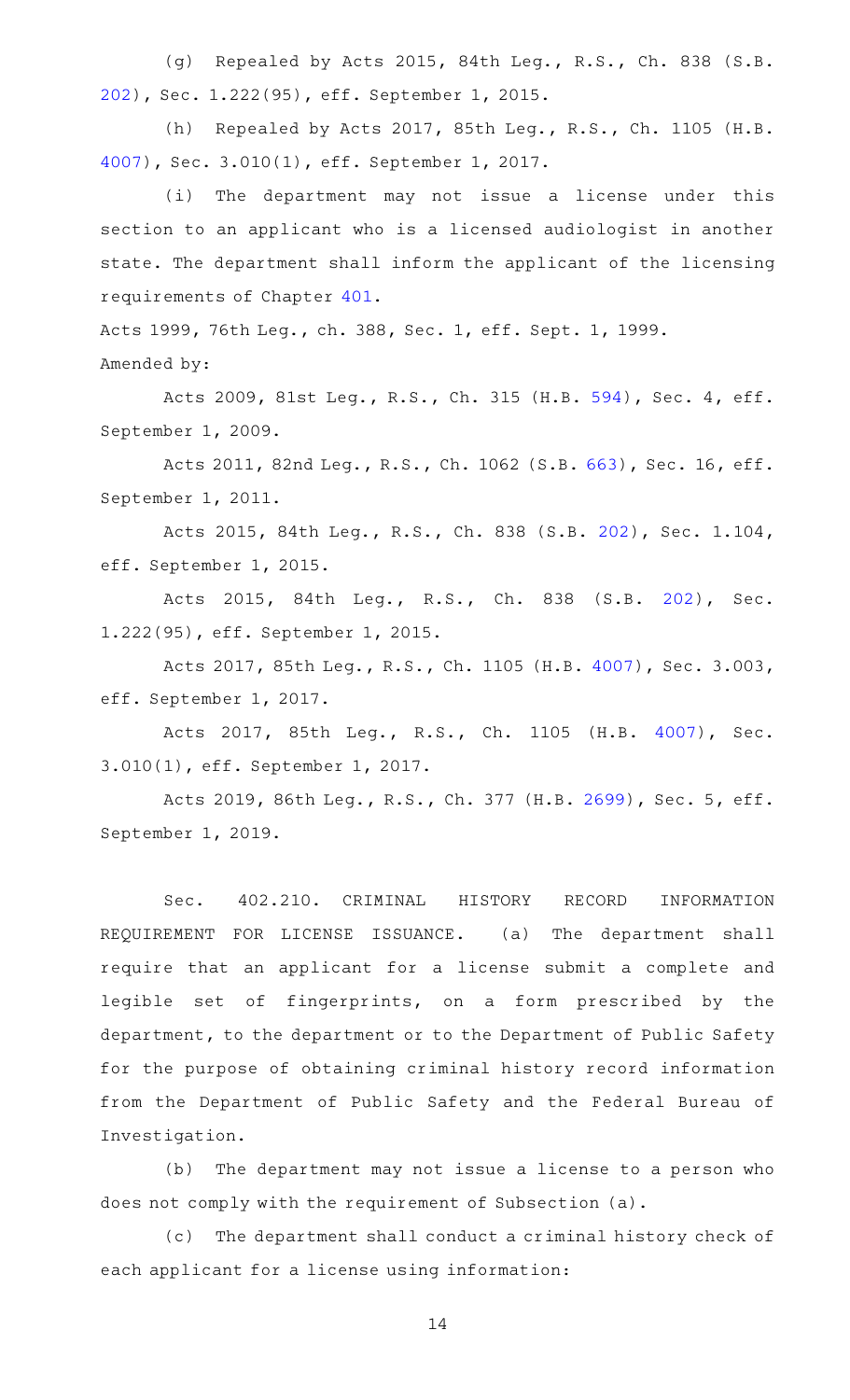(1) provided by the individual under this section; and

(2) made available to the department by the Department of Public Safety, the Federal Bureau of Investigation, and any other criminal justice agency under Chapter [411,](http://www.statutes.legis.state.tx.us/GetStatute.aspx?Code=GV&Value=411) Government Code.

(d) The department may:

(1) enter into an agreement with the Department of Public Safety to administer a criminal history check required under this section; and

(2) authorize the Department of Public Safety to collect from each applicant the costs incurred by the Department of Public Safety in conducting the criminal history check.

Added by Acts 2011, 82nd Leg., R.S., Ch. 1062 (S.B. [663\)](http://www.legis.state.tx.us/tlodocs/82R/billtext/html/SB00663F.HTM), Sec. 17, eff. September 1, 2011.

Amended by:

Acts 2015, 84th Leg., R.S., Ch. 838 (S.B. [202](http://www.legis.state.tx.us/tlodocs/84R/billtext/html/SB00202F.HTM)), Sec. 1.105, eff. September 1, 2015.

### SUBCHAPTER F. TEMPORARY TRAINING PERMIT

Sec. 402.251. TEMPORARY TRAINING PERMIT QUALIFICATIONS. (a) The department shall issue a temporary training permit to a person who:

(1) possesses the qualifications required under Section [402.203\(](http://www.statutes.legis.state.tx.us/GetStatute.aspx?Code=OC&Value=402.203)a);

(2) submits a written application on a form prescribed by the department furnishing documentation that the applicant satisfies the requirements of Subdivision (1); and

(3) pays any required fee.

(b) The commission by rule may provide for the issuance of a new temporary training permit under this section after a person 's temporary training permit expires.

Acts 1999, 76th Leg., ch. 388, Sec. 1, eff. Sept. 1, 1999. Amended by:

Acts 2009, 81st Leg., R.S., Ch. 315 (H.B. [594](http://www.legis.state.tx.us/tlodocs/81R/billtext/html/HB00594F.HTM)), Sec. 5, eff. September 1, 2009.

Acts 2015, 84th Leg., R.S., Ch. 838 (S.B. [202](http://www.legis.state.tx.us/tlodocs/84R/billtext/html/SB00202F.HTM)), Sec. 1.106, eff. September 1, 2015.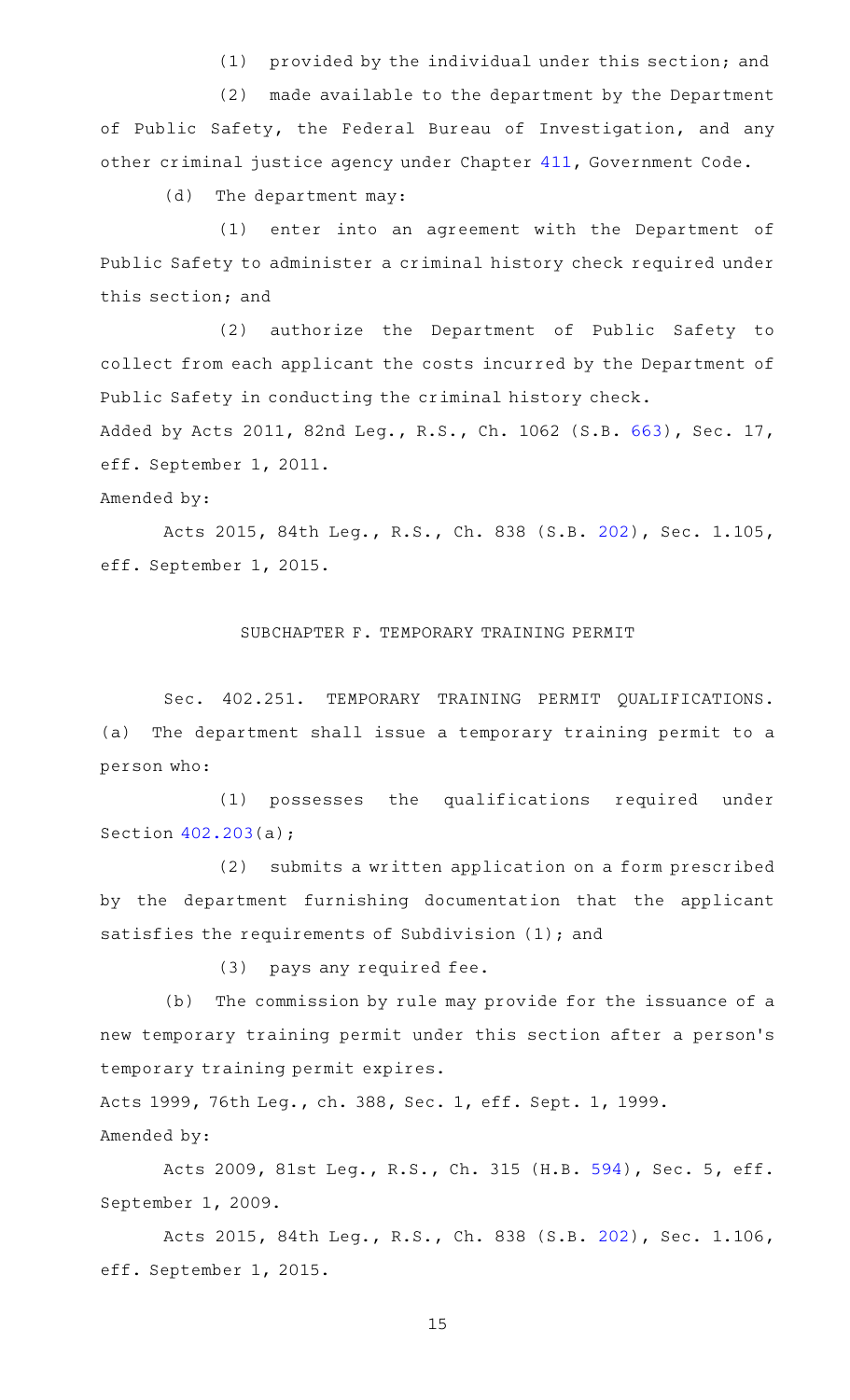Acts 2017, 85th Leg., R.S., Ch. 1105 (H.B. [4007](http://www.legis.state.tx.us/tlodocs/85R/billtext/html/HB04007F.HTM)), Sec. 3.004, eff. September 1, 2017.

Sec. 402.252. SUPERVISION STATEMENT. (a) An application for a temporary training permit must be accompanied by the statement of a person licensed to fit and dispense hearing instruments under this chapter or Chapter [401](http://www.statutes.legis.state.tx.us/GetStatute.aspx?Code=OC&Value=401), other than a person licensed under Section [401.311](http://www.statutes.legis.state.tx.us/GetStatute.aspx?Code=OC&Value=401.311) or [401.312.](http://www.statutes.legis.state.tx.us/GetStatute.aspx?Code=OC&Value=401.312)

(b) The statement must be on a form prescribed by the department and state that:

(1) the person will supervise the applicant in all work done by the applicant under the temporary training permit;

(2) the person will notify the department not later than the 10th day after the date of the applicant 's termination of supervision by the person; and

 $(3)$  if the person is licensed under Chapter  $401$ , the person will comply with all provisions of this chapter and rules adopted under this chapter that relate to the supervision and training of a temporary training permit holder.

Acts 1999, 76th Leg., ch. 388, Sec. 1, eff. Sept. 1, 1999.

Amended by:

Acts 2009, 81st Leg., R.S., Ch. 315 (H.B. [594](http://www.legis.state.tx.us/tlodocs/81R/billtext/html/HB00594F.HTM)), Sec. 6, eff. September 1, 2009.

Acts 2015, 84th Leg., R.S., Ch. 838 (S.B. [202](http://www.legis.state.tx.us/tlodocs/84R/billtext/html/SB00202F.HTM)), Sec. 1.107, eff. September 1, 2015.

Sec. 402.253. EXPIRATION OF TEMPORARY TRAINING PERMIT. (a) A temporary training permit authorizes the permit holder to fit and dispense hearing instruments until the earlier of:

 $(1)$  the date the permit expires; or

(2) the date the permit holder passes the examination required for a license under this chapter.

(b) A temporary training permit automatically expires on the first anniversary of the date of issuance unless the department extends the permit for an additional period not to exceed one year.

(c) The department may not extend a temporary training permit more than once.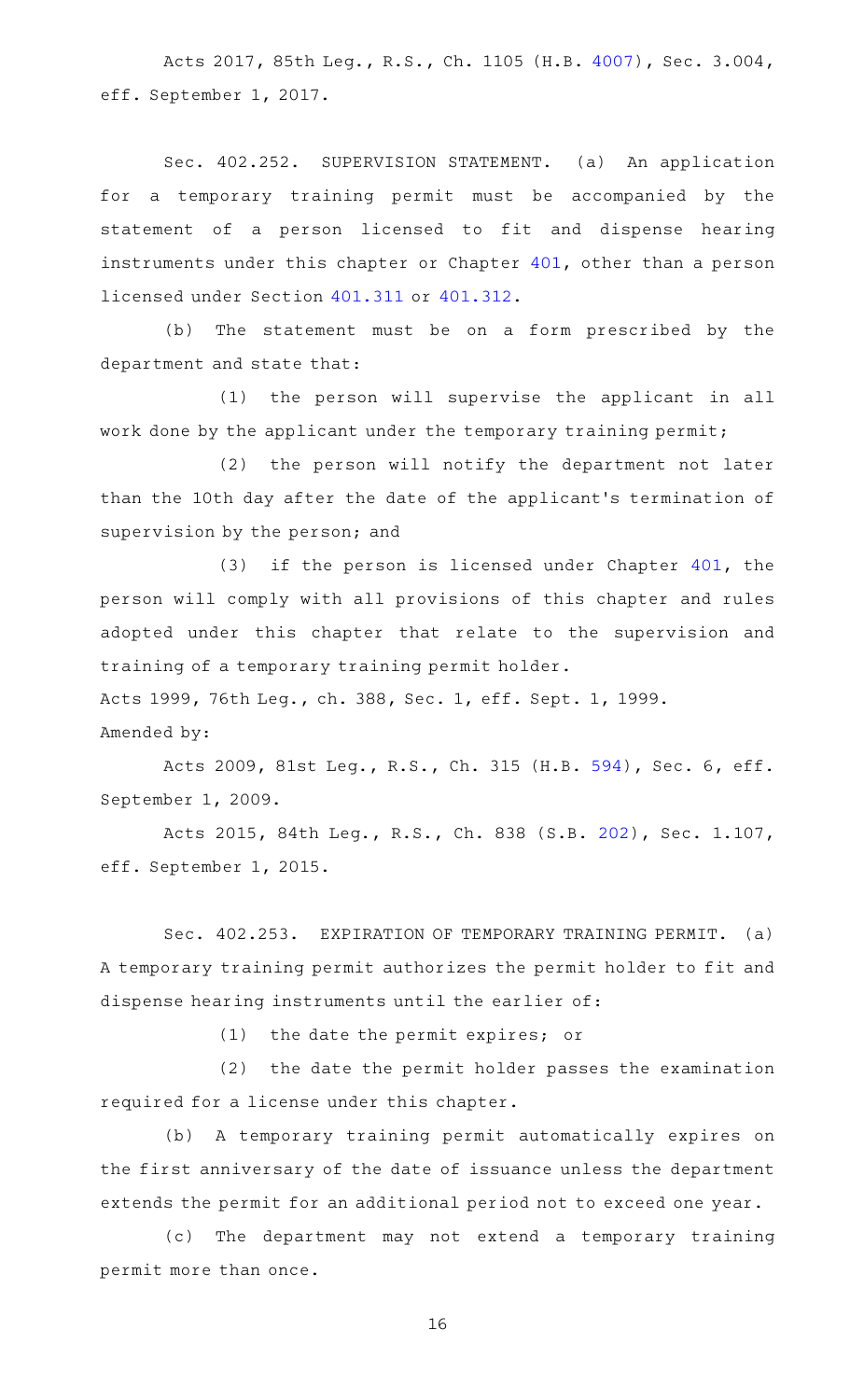Acts 1999, 76th Leg., ch. 388, Sec. 1, eff. Sept. 1, 1999. Amended by:

Acts 2015, 84th Leg., R.S., Ch. 838 (S.B. [202](http://www.legis.state.tx.us/tlodocs/84R/billtext/html/SB00202F.HTM)), Sec. 1.108, eff. September 1, 2015.

Sec. 402.254. GUIDELINES FOR TRAINING OF TEMPORARY TRAINING PERMIT HOLDERS. (a) The commission by rule shall establish formal and practical education guidelines for the training of temporary training permit holders.

(b) The guidelines must include directions to the supervisor about:

(1) the subject matter to be taught;

 $(2)$  the length of the training;

(3) the extent of a temporary training permit holder's contact with the public; and

(4) the responsibility of the supervisor for direct and indirect supervision of all aspects of the training.

(c) The training period begins on the date of issuance of the temporary permit. A temporary training permit holder must complete at least 150 hours of directly supervised practicum that includes:

 $(1)$  25 contact hours of pure tone air conduction, bone conduction, and speech audiometry, recorded and live voice, with 15 of the required hours being with actual clients;

(2) 25 client contact hours of hearing instrument evaluations, including sound-field measurements with recorded and live voice;

(3) 20 contact hours of instrument fittings with actual clients;

(4) 10 contact hours of earmold orientation types, uses, and terminology;

(5) five contact hours of earmold impressions and otoscopic examinations of the ear;

(6) 15 contact hours of troubleshooting of defective hearing instruments;

(7) 20 contact hours of case history with actual clients;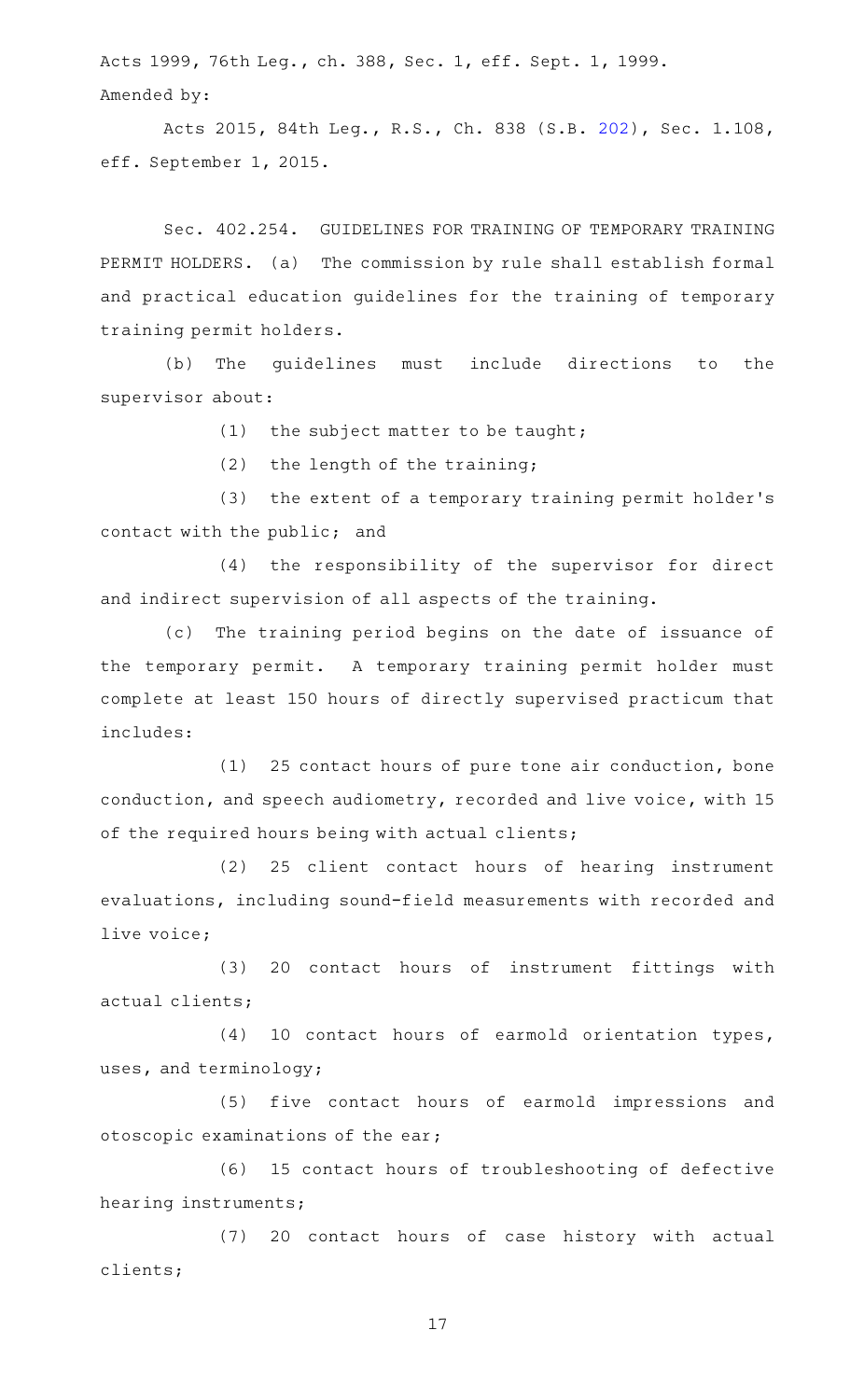(8) 10 contact hours regarding the laws governing the licensing of persons fitting and dispensing hearing instruments and federal Food and Drug Administration and Federal Trade Commission regulations relating to the fitting and dispensing of hearing instruments; and

(9) 20 contact hours of supplemental work in one or more of the areas described by Subdivisions (1) through (8).

(d) A contact hour consists of 55 minutes.

(e) On completion of the directly supervised practicum required under Subsection (c), the temporary training permit holder shall complete the permit holder 's training under the indirect supervision of the permit holder 's supervisor.

Acts 1999, 76th Leg., ch. 388, Sec. 1, eff. Sept. 1, 1999. Amended by:

Acts 2015, 84th Leg., R.S., Ch. 838 (S.B. [202](http://www.legis.state.tx.us/tlodocs/84R/billtext/html/SB00202F.HTM)), Sec. 1.109, eff. September 1, 2015.

Sec. 402.255. SUPERVISOR REQUIREMENTS. (a) A supervisor of a temporary training permit holder must:

(1) be licensed to fit and dispense hearing instruments under this chapter or Chapter [401,](http://www.statutes.legis.state.tx.us/GetStatute.aspx?Code=OC&Value=401) other than Section [401.311](http://www.statutes.legis.state.tx.us/GetStatute.aspx?Code=OC&Value=401.311) or [401.312;](http://www.statutes.legis.state.tx.us/GetStatute.aspx?Code=OC&Value=401.312)

(2) currently practice in this state under a license described by Subdivision (1); and

(3) be responsible for the direct supervision and education of a temporary training permit holder.

(b) A supervisor as appropriate shall directly and indirectly supervise a temporary training permit holder. A supervisor shall provide direct supervision by being located on the premises and available to the temporary training permit holder for prompt consultation. A supervisor shall provide indirect supervision by reviewing daily a temporary training permit holder 's patient contact and daily work.

(c) A supervisor shall:

 $(1)$  be responsible for day-to-day supervision of the temporary training permit holder and be ultimately responsible for the service to a client treated by the permit holder;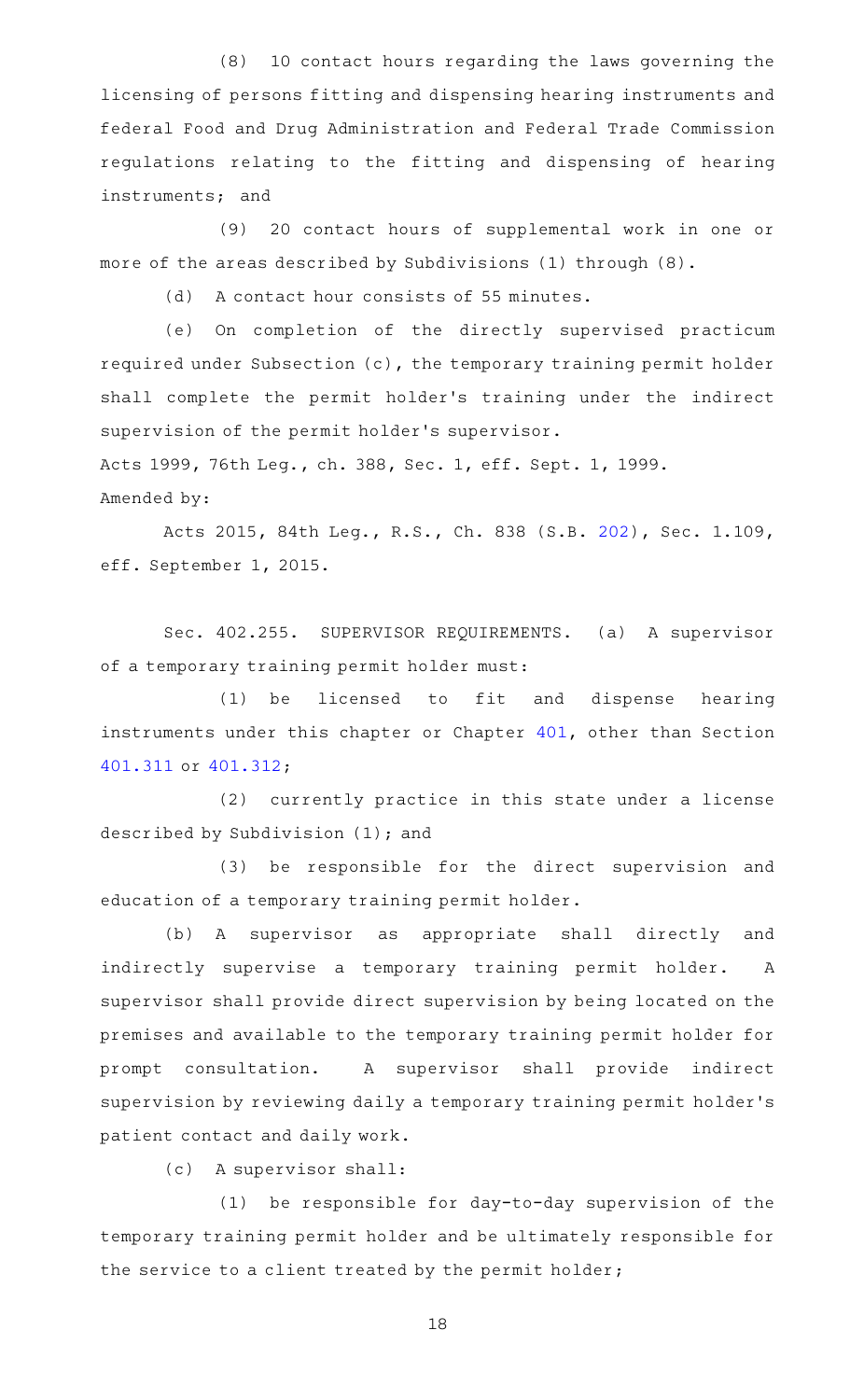(2) provide to the permit holder materials and equipment necessary for appropriate audiometric and hearing instrument evaluation and fitting procedures;

(3) supplement the permit holder's background information with reading lists and other references;

 $(4)$  conduct in-service training for the permit holder;

(5) act as a consultant to the permit holder by providing time for conferences for the permit holder and providing a variety of resource materials, approaches, and techniques that are based on sound theory, successful practice, or documented research;

(6) establish goals with the permit holder that are realistic, easily understandable, and directed toward the successful completion of the training requirements;

(7) observe the permit holder during the practicum, confer with the permit holder after the permit holder 's contact with clients, and provide an opportunity for comment on the practicum experience in writing or through conferences, during and after the practicum experience;

(8) establish that the supervisor is solely responsible for the practicum and daily supervision of the permit holder;

(9) assist and encourage the permit holder's use of supportive professional sources;

(10) know and adhere to state and federal laws relating to hearing instrument fitting and dispensing; and

(11) assist the permit holder in fulfilling licensing requirements of this chapter.

(d) The supervisor shall maintain a log of the contact hours by practicum category on a form prescribed by the department. After the temporary training permit holder has completed 150 contact hours, the supervisor and the permit holder shall submit verification of compliance to the department.

(e) A supervisor may not supervise more than two temporary training permit holders at one time. Acts 1999, 76th Leg., ch. 388, Sec. 1, eff. Sept. 1, 1999. Amended by: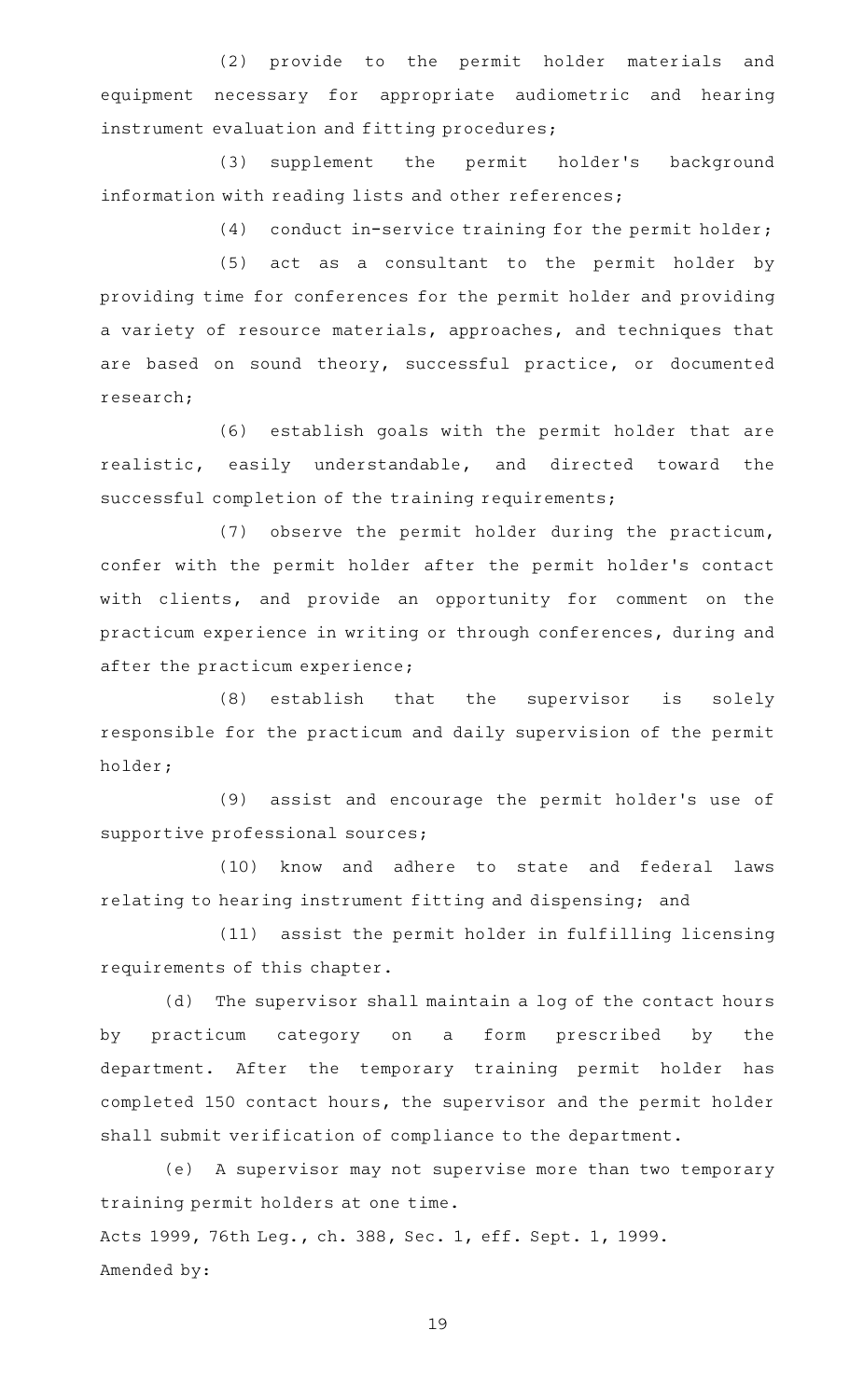Acts 2009, 81st Leg., R.S., Ch. 315 (H.B. [594](http://www.legis.state.tx.us/tlodocs/81R/billtext/html/HB00594F.HTM)), Sec. 7, eff. September 1, 2009.

Acts 2015, 84th Leg., R.S., Ch. 838 (S.B. [202](http://www.legis.state.tx.us/tlodocs/84R/billtext/html/SB00202F.HTM)), Sec. 1.110, eff. September 1, 2015.

Acts 2017, 85th Leg., R.S., Ch. 1105 (H.B. [4007](http://www.legis.state.tx.us/tlodocs/85R/billtext/html/HB04007F.HTM)), Sec. 3.005, eff. September 1, 2017.

Acts 2021, 87th Leg., R.S., Ch. 210 (S.B. [40](http://www.legis.state.tx.us/tlodocs/87R/billtext/html/SB00040F.HTM)), Sec. 2, eff. June 3, 2021.

Sec. 402.256. AUTHORITY OF TEMPORARY TRAINING PERMIT HOLDER. (a) A temporary training permit holder may provide routine fitting and dispensing of hearing instruments that have been ordered by the supervisor. The supervisor is the sole judge of whether the permit holder has the qualifications necessary to perform routine fitting and dispensing. A supervisor is accountable to the department for the actions and misdeeds of a temporary training permit holder acting at the supervisor 's discretion.

(b) A temporary training permit holder may not:

(1) own, manage, or independently operate a business that engages in the fitting or sale of hearing instruments; or

 $(2)$  advertise or otherwise represent that the permit holder holds a license under this chapter. Acts 1999, 76th Leg., ch. 388, Sec. 1, eff. Sept. 1, 1999. Amended by:

Acts 2015, 84th Leg., R.S., Ch. 838 (S.B. [202](http://www.legis.state.tx.us/tlodocs/84R/billtext/html/SB00202F.HTM)), Sec. 1.111, eff. September 1, 2015.

Sec. 402.257. TRANSFER TO ANOTHER SUPERVISOR. (a) On the request of a supervisor or temporary training permit holder, the department may approve a transfer of a permit holder from the permit holder's supervisor to another eligible supervisor before completion of the training.

(b) Repealed by Acts 2015, 84th Leg., R.S., Ch. 838 , Sec. 1.222(96), eff. September 1, 2015.

(c) The department may approve a second transfer request before completion of the training only under exceptional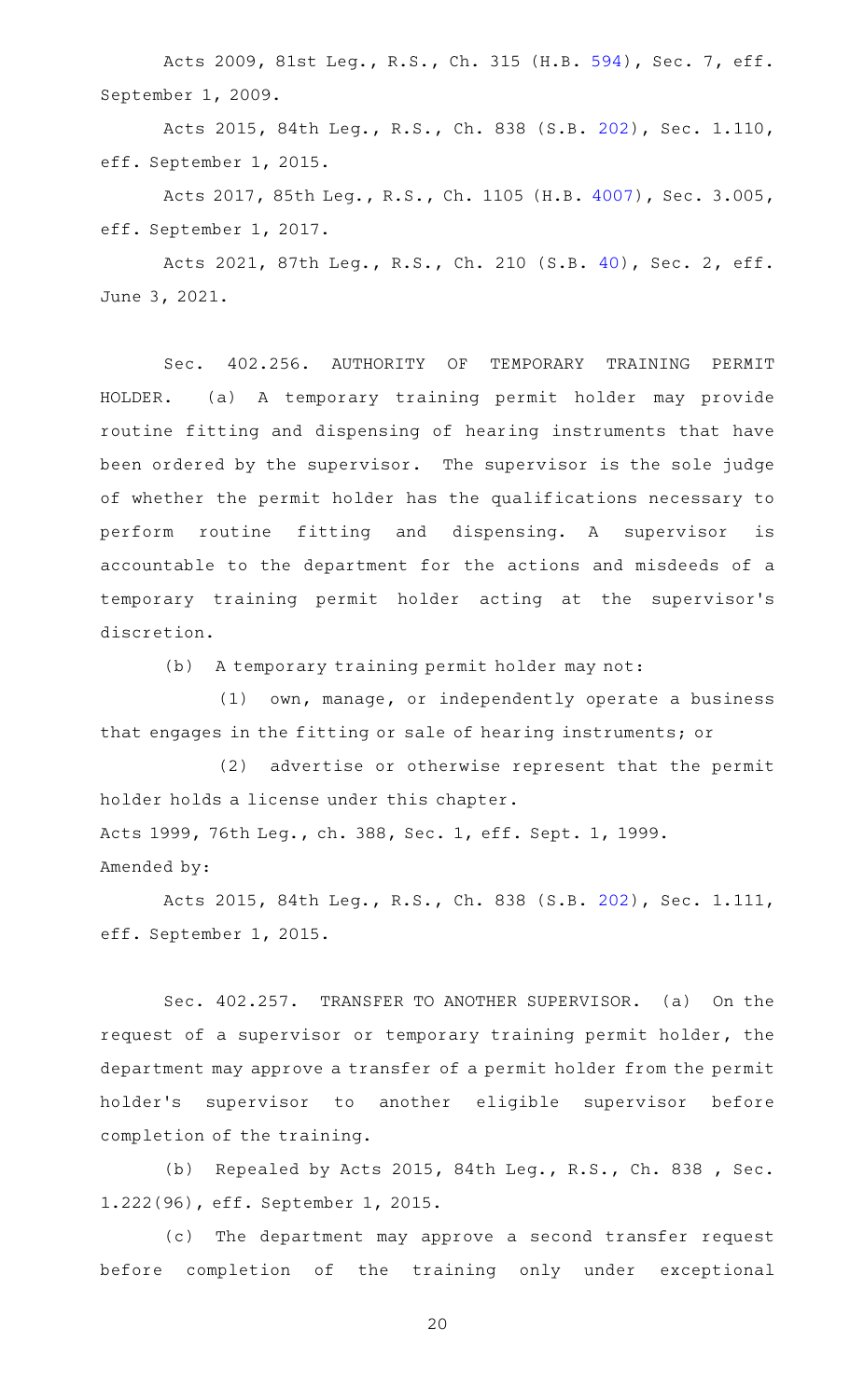circumstances. The department may not approve more than two transfers.

(d) If a transfer is approved, credit may be transferred at the discretion of the department. Acts 1999, 76th Leg., ch. 388, Sec. 1, eff. Sept. 1, 1999.

Amended by:

Acts 2015, 84th Leg., R.S., Ch. 838 (S.B. [202](http://www.legis.state.tx.us/tlodocs/84R/billtext/html/SB00202F.HTM)), Sec. 1.112, eff. September 1, 2015.

Acts 2015, 84th Leg., R.S., Ch. 838 (S.B. [202\)](http://www.legis.state.tx.us/tlodocs/84R/billtext/html/SB00202F.HTM), Sec. 1.222(96), eff. September 1, 2015.

#### SUBCHAPTER G. LICENSE RENEWAL

Sec. 402.301. LICENSE RENEWAL. (a) A license under this chapter is valid for two years. The department shall renew the license every two years on payment of the renewal fee unless the license is suspended or revoked.

(b) Repealed by Acts 2015, 84th Leg., R.S., Ch. 838, Sec. 1.222(97), eff. September 1, 2015.

(c) Repealed by Acts 2015, 84th Leg., R.S., Ch. 838 , Sec. 1.222(97), eff. September 1, 2015.

(d) Repealed by Acts 2015, 84th Leg., R.S., Ch. 838 , Sec. 1.222(97), eff. September 1, 2015.

(e) Repealed by Acts 2015, 84th Leg., R.S., Ch. 838 , Sec. 1.222(97), eff. September 1, 2015.

(f) The department may not renew a license unless the license holder provides proof that all equipment that is used by the license holder to produce a measurement in the testing of hearing acuity has been properly calibrated or certified by a qualified technician.

Acts 1999, 76th Leg., ch. 388, Sec. 1, eff. Sept. 1, 1999. Amended by:

Acts 2009, 81st Leg., R.S., Ch. 315 (H.B. [594](http://www.legis.state.tx.us/tlodocs/81R/billtext/html/HB00594F.HTM)), Sec. 8, eff. September 1, 2009.

Acts 2015, 84th Leg., R.S., Ch. 838 (S.B. [202](http://www.legis.state.tx.us/tlodocs/84R/billtext/html/SB00202F.HTM)), Sec. 1.113, eff. September 1, 2015.

Acts 2015, 84th Leg., R.S., Ch. 838 (S.B. [202\)](http://www.legis.state.tx.us/tlodocs/84R/billtext/html/SB00202F.HTM), Sec.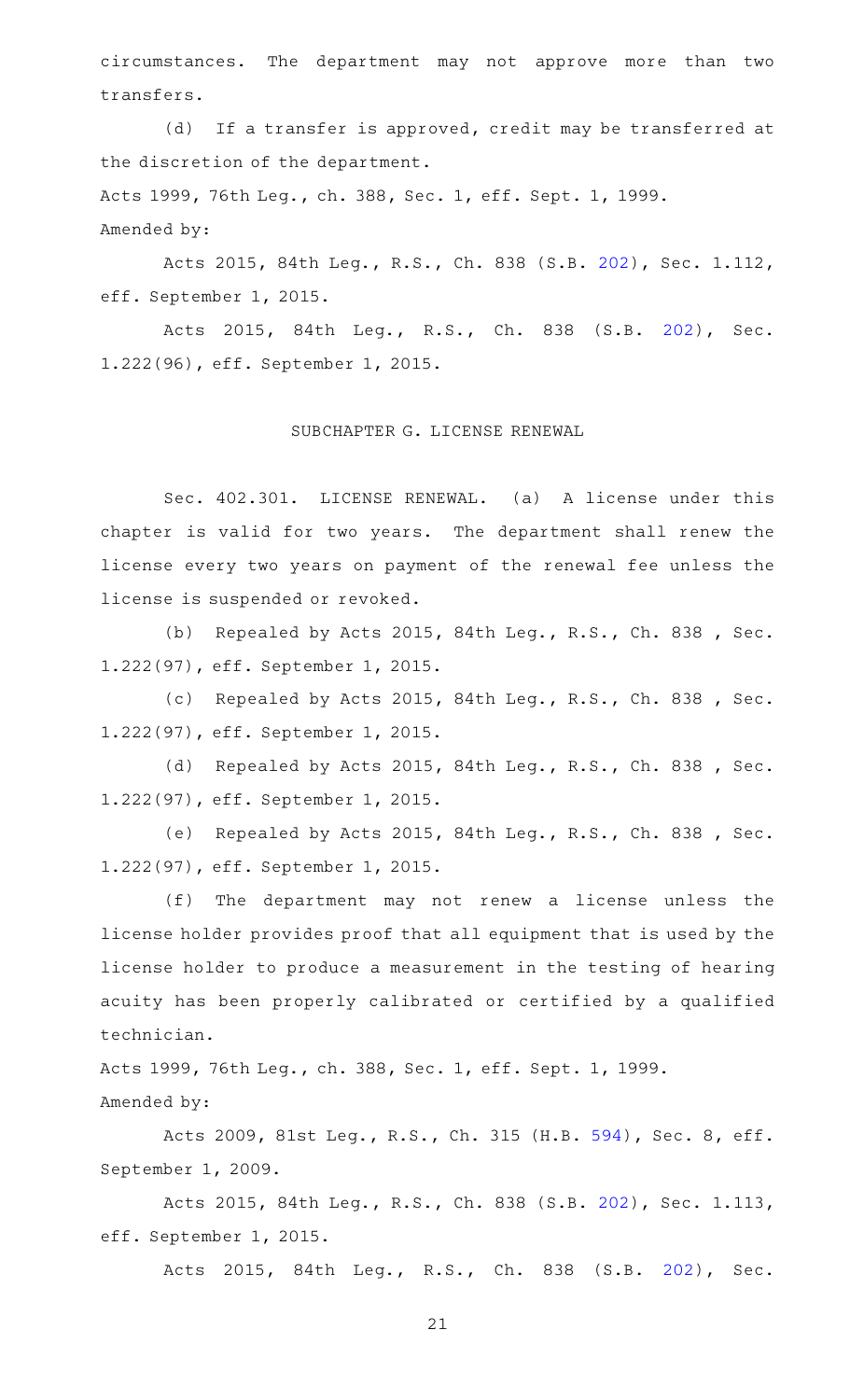1.222(97), eff. September 1, 2015.

Sec. 402.304. ALTERNATIVE TO CONTINUING EDUCATION REQUIREMENT. A license holder may be credited with continuing education credit hours for a published book or article written by the license holder that contributes to the license holder 's professional competence. The department may grant credit hours based on the degree to which the published book or article advances knowledge regarding the fitting and dispensing of hearing instruments. A license holder may claim in a reporting period not more than five credit hours for preparation of a publication. Acts 1999, 76th Leg., ch. 388, Sec. 1, eff. Sept. 1, 1999. Amended by:

Acts 2011, 82nd Leg., R.S., Ch. 1062 (S.B. [663\)](http://www.legis.state.tx.us/tlodocs/82R/billtext/html/SB00663F.HTM), Sec. 20, eff. September 1, 2011.

Acts 2015, 84th Leg., R.S., Ch. 838 (S.B. [202](http://www.legis.state.tx.us/tlodocs/84R/billtext/html/SB00202F.HTM)), Sec. 1.115, eff. September 1, 2015.

Acts 2017, 85th Leg., R.S., Ch. 1105 (H.B. [4007](http://www.legis.state.tx.us/tlodocs/85R/billtext/html/HB04007F.HTM)), Sec. 3.006, eff. September 1, 2017.

Sec. 402.305. CONTINUING EDUCATION EXEMPTIONS. The department may renew the license of a license holder who does not comply with the applicable continuing education requirements if the license holder:

(1) was licensed for the first time during the 24 months before the reporting date; or

 $(2)$  submits proof from an attending physician that the license holder suffered a serious or disabling illness or physical disability that prevented compliance with the continuing education requirements during the 24 months before the reporting date. Acts 1999, 76th Leg., ch. 388, Sec. 1, eff. Sept. 1, 1999.

Amended by:

Acts 2011, 82nd Leg., R.S., Ch. 1062 (S.B. [663\)](http://www.legis.state.tx.us/tlodocs/82R/billtext/html/SB00663F.HTM), Sec. 21, eff. September 1, 2011.

Acts 2015, 84th Leg., R.S., Ch. 838 (S.B. [202](http://www.legis.state.tx.us/tlodocs/84R/billtext/html/SB00202F.HTM)), Sec. 1.116, eff. September 1, 2015.

Acts 2017, 85th Leg., R.S., Ch. 1105 (H.B. [4007](http://www.legis.state.tx.us/tlodocs/85R/billtext/html/HB04007F.HTM)), Sec. 3.007,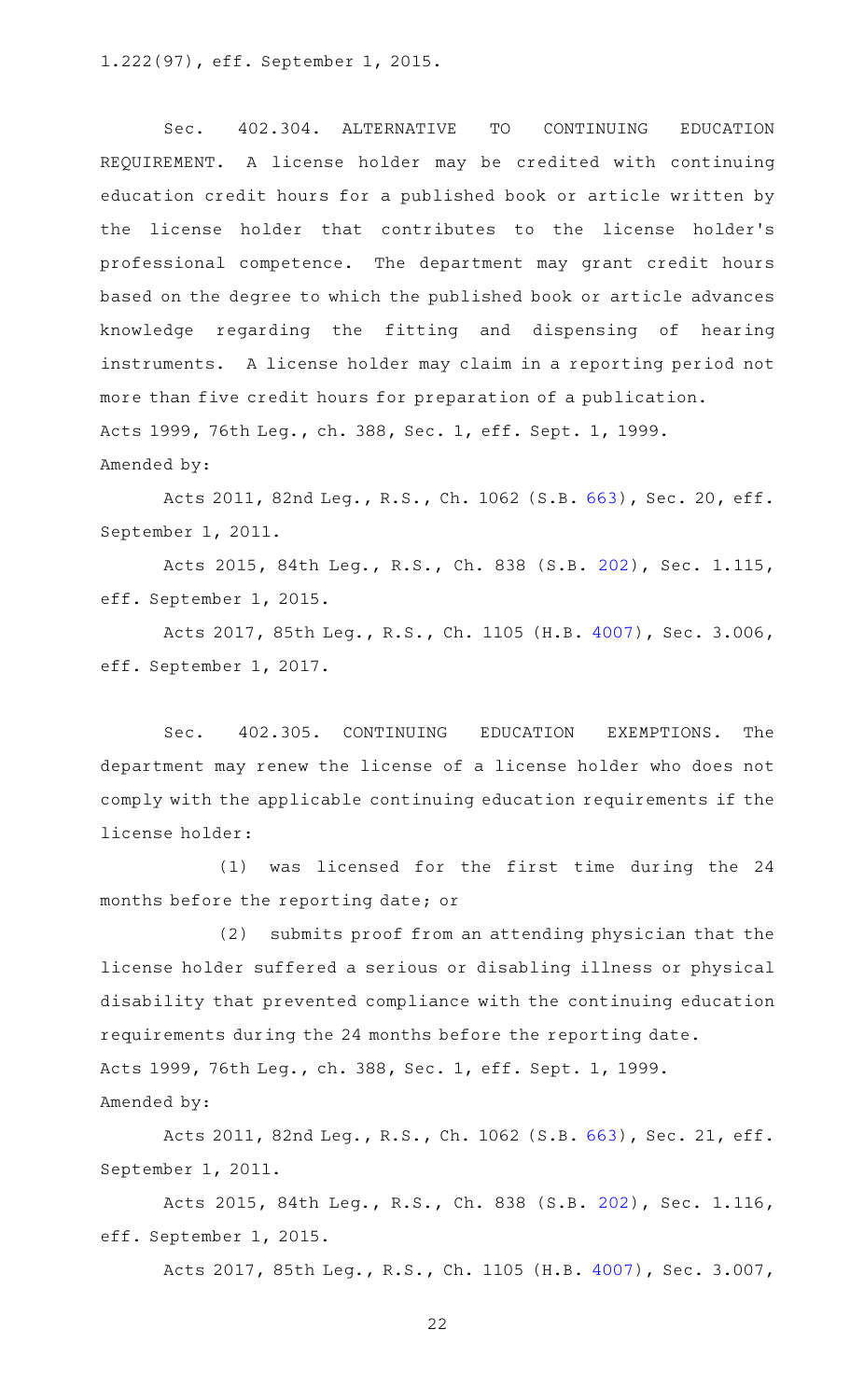eff. September 1, 2017.

Acts 2021, 87th Leg., R.S., Ch. 663 (H.B. [1560\)](http://www.legis.state.tx.us/tlodocs/87R/billtext/html/HB01560F.HTM), Sec. 1.16, eff. September 1, 2021.

Sec. 402.306. DUPLICATE LICENSE. The department shall issue a duplicate license to a license holder whose license has been lost or destroyed. The department may prescribe the procedure and requirements for issuance of a duplicate license. Acts 1999, 76th Leg., ch. 388, Sec. 1, eff. Sept. 1, 1999. Amended by:

Acts 2015, 84th Leg., R.S., Ch. 838 (S.B. [202](http://www.legis.state.tx.us/tlodocs/84R/billtext/html/SB00202F.HTM)), Sec. 1.117, eff. September 1, 2015.

#### SUBCHAPTER H. PRACTICE BY LICENSE HOLDER

Sec. 402.351. DISPLAY OF LICENSE. A person engaged in fitting and dispensing hearing instruments shall display the person 's license in a conspicuous place in the person 's principal office and, when required, shall exhibit the license to the department or its authorized representative. Acts 1999, 76th Leg., ch. 388, Sec. 1, eff. Sept. 1, 1999.

Amended by:

Acts 2015, 84th Leg., R.S., Ch. 838 (S.B. [202](http://www.legis.state.tx.us/tlodocs/84R/billtext/html/SB00202F.HTM)), Sec. 1.118, eff. September 1, 2015.

Sec. 402.352. INFORMATION ON PROSPECTIVE AMPLIFICATION CANDIDATES. A license holder shall try to obtain, personally or through a proper referral, at least the following information on each prospective candidate for amplification:

 $(1)$  the candidate's pertinent case history;

(2) otoscopic inspection of the outer ear, including canal and drumhead;

(3) evaluation of hearing acuity using pure tone techniques through air and bone conduction pathways through a calibrated system;

(4) an aided and unaided speech reception threshold and ability to differentiate between the phonemic elements of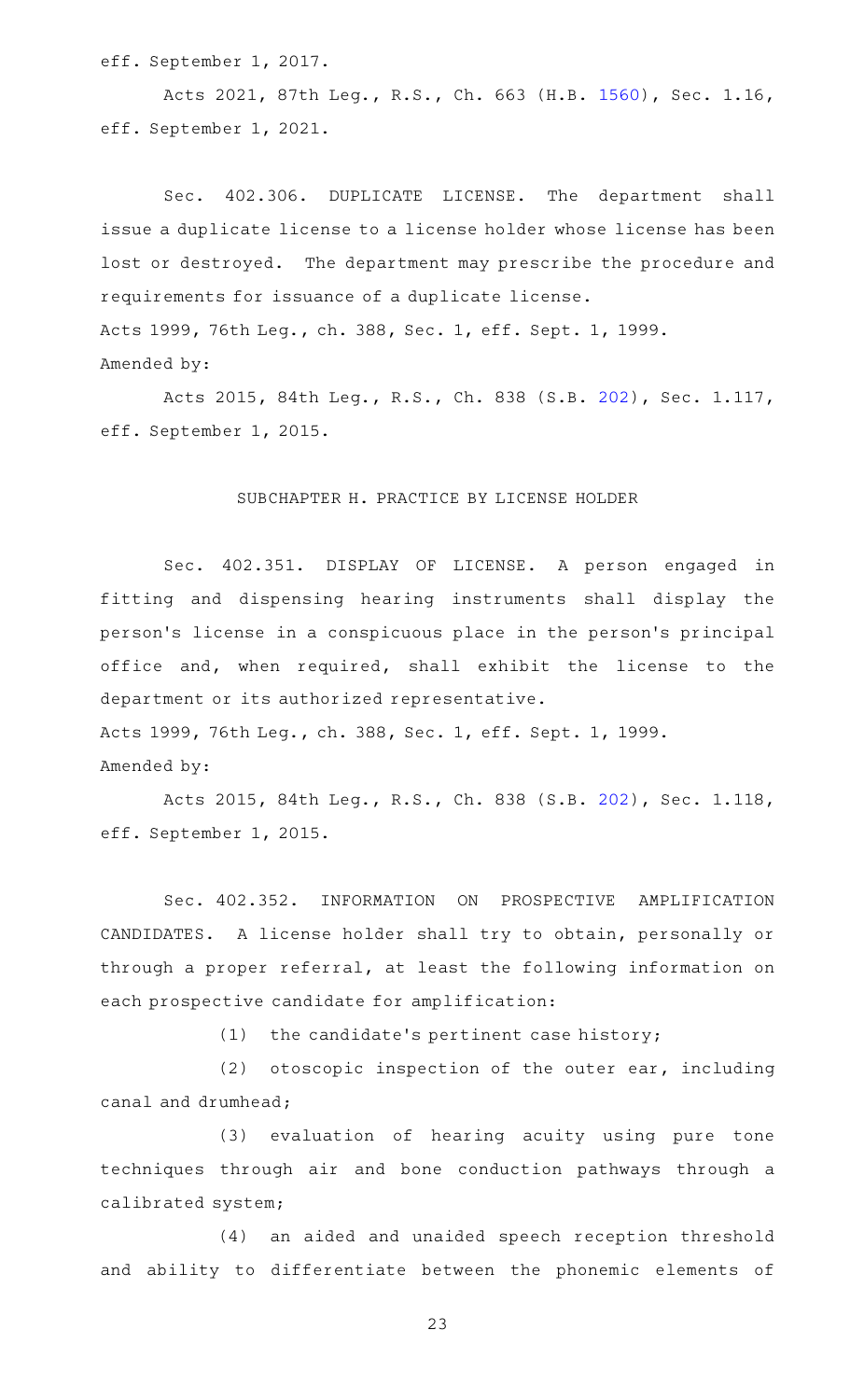language through speech audiometry, using a calibrated system or other acceptable verification techniques; and

(5) verification of satisfactory aided instrument performance by use of appropriate sound-field speech, noise, or tone testing, using a calibrated system.

Acts 1999, 76th Leg., ch. 388, Sec. 1, eff. Sept. 1, 1999.

Sec. 402.353. SOUND-LEVEL MEASUREMENTS. (a) If audiometric testing is not conducted in a stationary acoustical enclosure, sound-level measurements must be conducted at the time of the testing to ensure that ambient noise levels meet permissible standards for testing threshold to 20 dB based on the most current American National Standards Institute "ears covered" octave band criteria for Permissible Ambient Noise Levels During Audiometric Testing.

(b)AAA dBA equivalent level may be used to determine compliance.

(c) The commission shall adopt rules necessary to enforce this section.

Acts 1999, 76th Leg., ch. 388, Sec. 1, eff. Sept. 1, 1999.

#### Amended by:

Acts 2015, 84th Leg., R.S., Ch. 838 (S.B. [202](http://www.legis.state.tx.us/tlodocs/84R/billtext/html/SB00202F.HTM)), Sec. 1.119, eff. September 1, 2015.

Sec. 402.354. CLIENT ACCESS TO RECORDS. A client of a person licensed to fit and dispense hearing instruments or of a hearing instrument fitting and dispensing practice is entitled to obtain a copy of the client 's records that pertain to the testing for, and fitting and dispensing of, hearing instruments by making a signed, written request to the license holder or practice for the records.

Added by Acts 2017, 85th Leg., R.S., Ch. 1023 (H.B. [1543\)](http://www.legis.state.tx.us/tlodocs/85R/billtext/html/HB01543F.HTM), Sec. 1, eff. September 1, 2017.

#### SUBCHAPTER I. GENERAL BUSINESS REGULATIONS

Sec. 402.401. TRIAL PERIOD. The commission by rule shall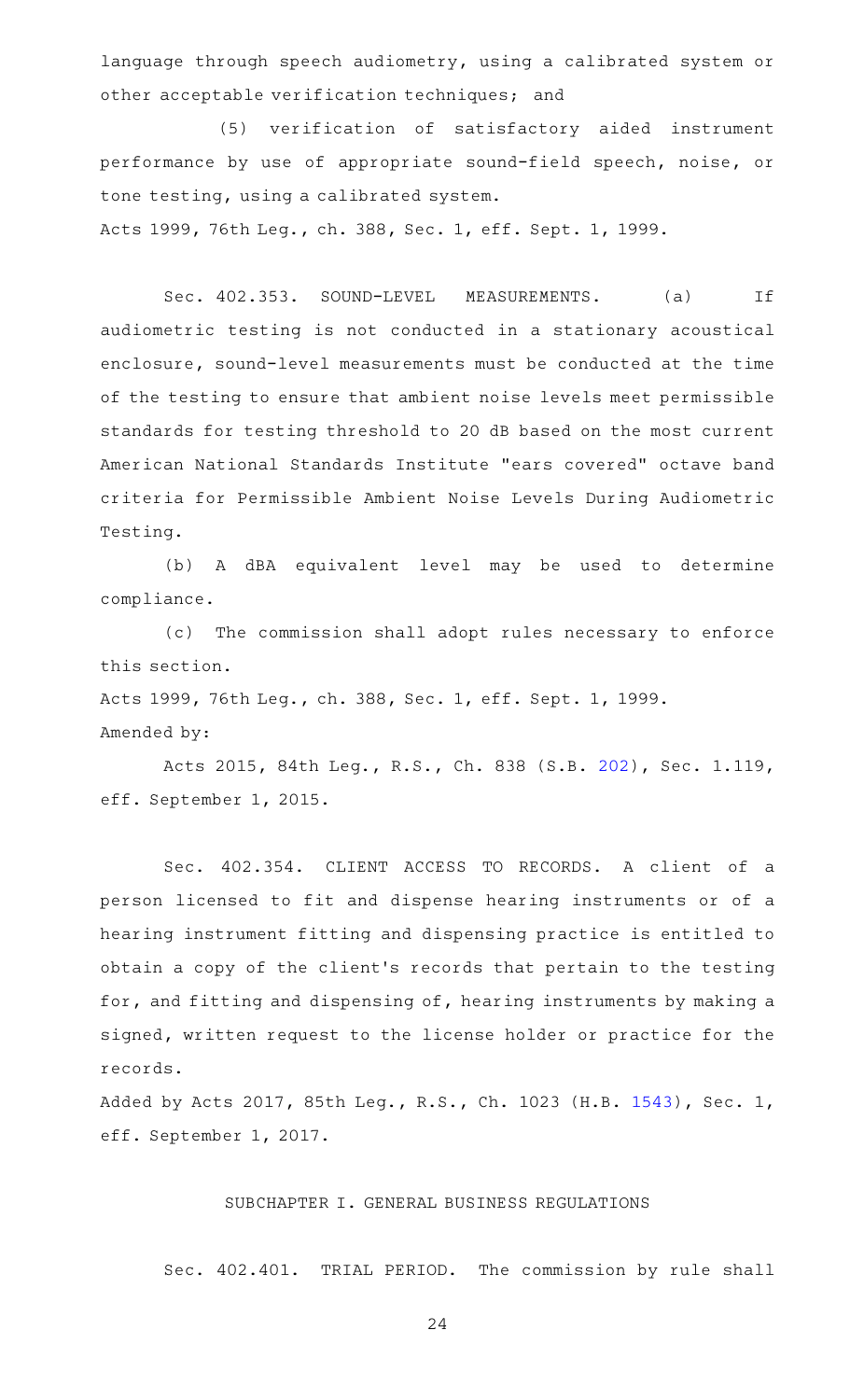establish guidelines for a 30-day trial period during which a person may cancel the purchase of a hearing instrument. Acts 1999, 76th Leg., ch. 388, Sec. 1, eff. Sept. 1, 1999. Amended by:

Acts 2015, 84th Leg., R.S., Ch. 838 (S.B. [202](http://www.legis.state.tx.us/tlodocs/84R/billtext/html/SB00202F.HTM)), Sec. 1.120, eff. September 1, 2015.

Sec. 402.402. SALE TO MINOR. (a) A licensed hearing instrument fitter and dispenser may not sell a hearing instrument to a person under 18 years of age unless the prospective user or a parent or guardian of the prospective user has presented to the hearing instrument fitter and dispenser a written statement, signed by a licensed physician specializing in diseases of the ear, that states that the patient 's hearing loss has been medically evaluated and that the patient may be considered a candidate for a hearing instrument.

(b) The physician's evaluation must have taken place within the preceding six months.

Acts 1999, 76th Leg., ch. 388, Sec. 1, eff. Sept. 1, 1999.

Sec. 402.403. WRITTEN CONTRACT. The owner of a hearing instrument fitting and dispensing practice shall ensure that each client receives a written contract at the time of purchase of a hearing instrument that contains:

(1) the signature of the license holder who dispensed the hearing instrument;

(2) the printed name of the license holder who dispensed the hearing instrument;

(3) the address of the principal office of the license holder who dispensed the hearing instrument;

(4) the license number of the license holder who dispensed the hearing instrument;

(5) a description of the make and model of the hearing instrument;

 $(6)$  the amount charged for the hearing instrument;

(7) a statement of whether the hearing instrument is new, used, or rebuilt;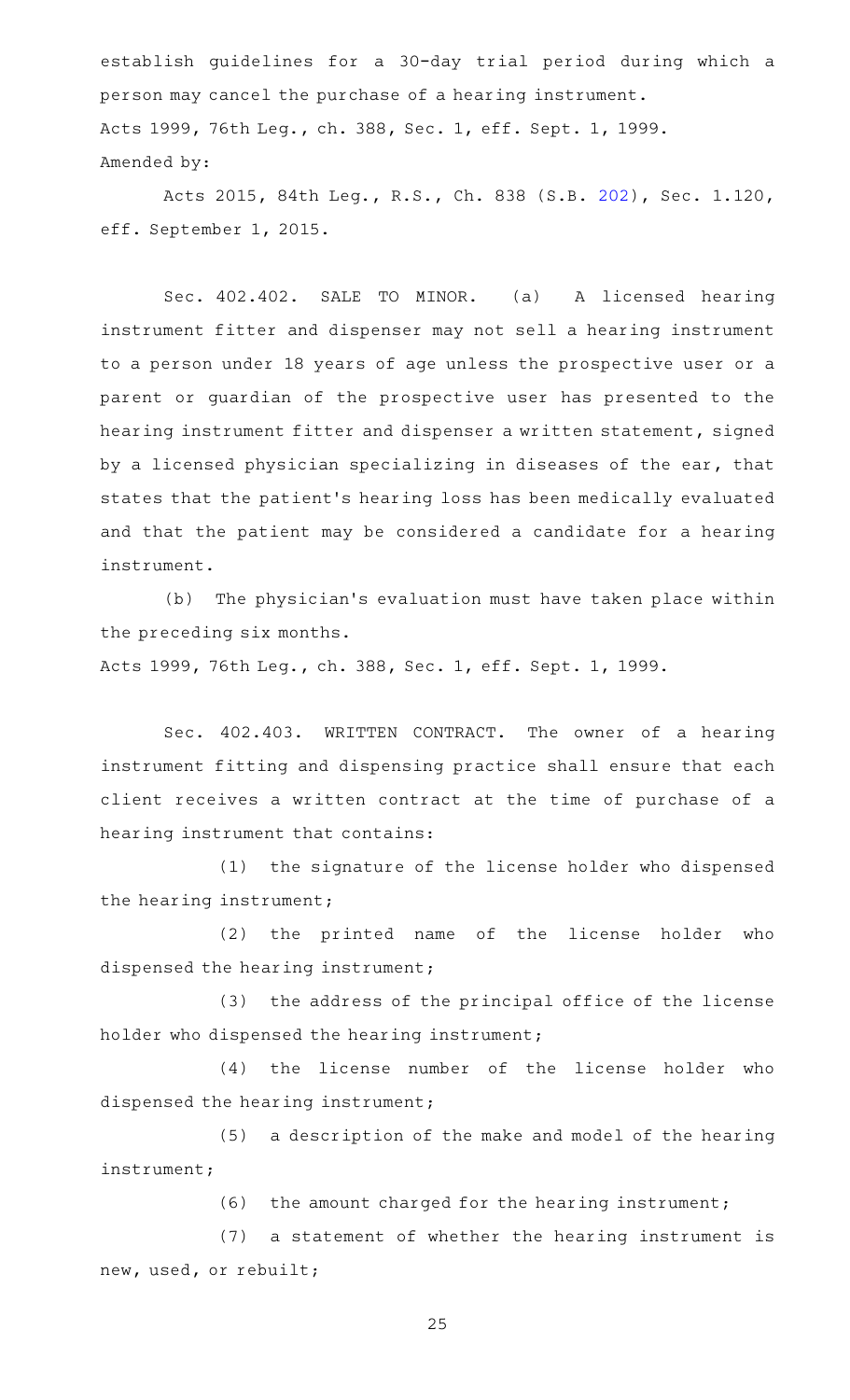(8) notice of the 30-day trial period under Section [402.401;](http://www.statutes.legis.state.tx.us/GetStatute.aspx?Code=OC&Value=402.401) and

(9) the name, mailing address, e-mail address, and telephone number of the department. Acts 1999, 76th Leg., ch. 388, Sec. 1, eff. Sept. 1, 1999. Amended by:

Acts 2009, 81st Leg., R.S., Ch. 315 (H.B. [594](http://www.legis.state.tx.us/tlodocs/81R/billtext/html/HB00594F.HTM)), Sec. 9, eff. September 1, 2009.

Acts 2015, 84th Leg., R.S., Ch. 838 (S.B. [202](http://www.legis.state.tx.us/tlodocs/84R/billtext/html/SB00202F.HTM)), Sec. 1.121, eff. September 1, 2015.

Sec. 402.404. SURETY BONDING. (a) A sole proprietor, partnership, corporation, or other legal entity engaged in the fitting and dispensing of hearing instruments shall file with the department security in a form provided by Subsection (b) in the amount of \$10,000 and conditioned on the promise to pay all:

(1) taxes and contributions owed to the state and political subdivisions of the state by the entity; and

 $(2)$  judgments that the entity may be required to pay for:

(A) negligently or improperly dispensing hearing instruments; or

(B) breaching a contract relating to the dispensing of hearing instruments.

(b) The security may be a bond, a cash deposit, or another negotiable security acceptable to the department.

(c)AAA bond required by this section remains in effect until canceled by action of the surety, the principal, or the department. A person must take action on the bond not later than the third anniversary of the date the bond is canceled. Acts 1999, 76th Leg., ch. 388, Sec. 1, eff. Sept. 1, 1999. Amended by:

Acts 2015, 84th Leg., R.S., Ch. 838 (S.B. [202](http://www.legis.state.tx.us/tlodocs/84R/billtext/html/SB00202F.HTM)), Sec. 1.122, eff. September 1, 2015.

Sec. 402.405. RECOVERY ON SURETY BOND. The purchaser of a hearing instrument may rescind the purchase and recover as provided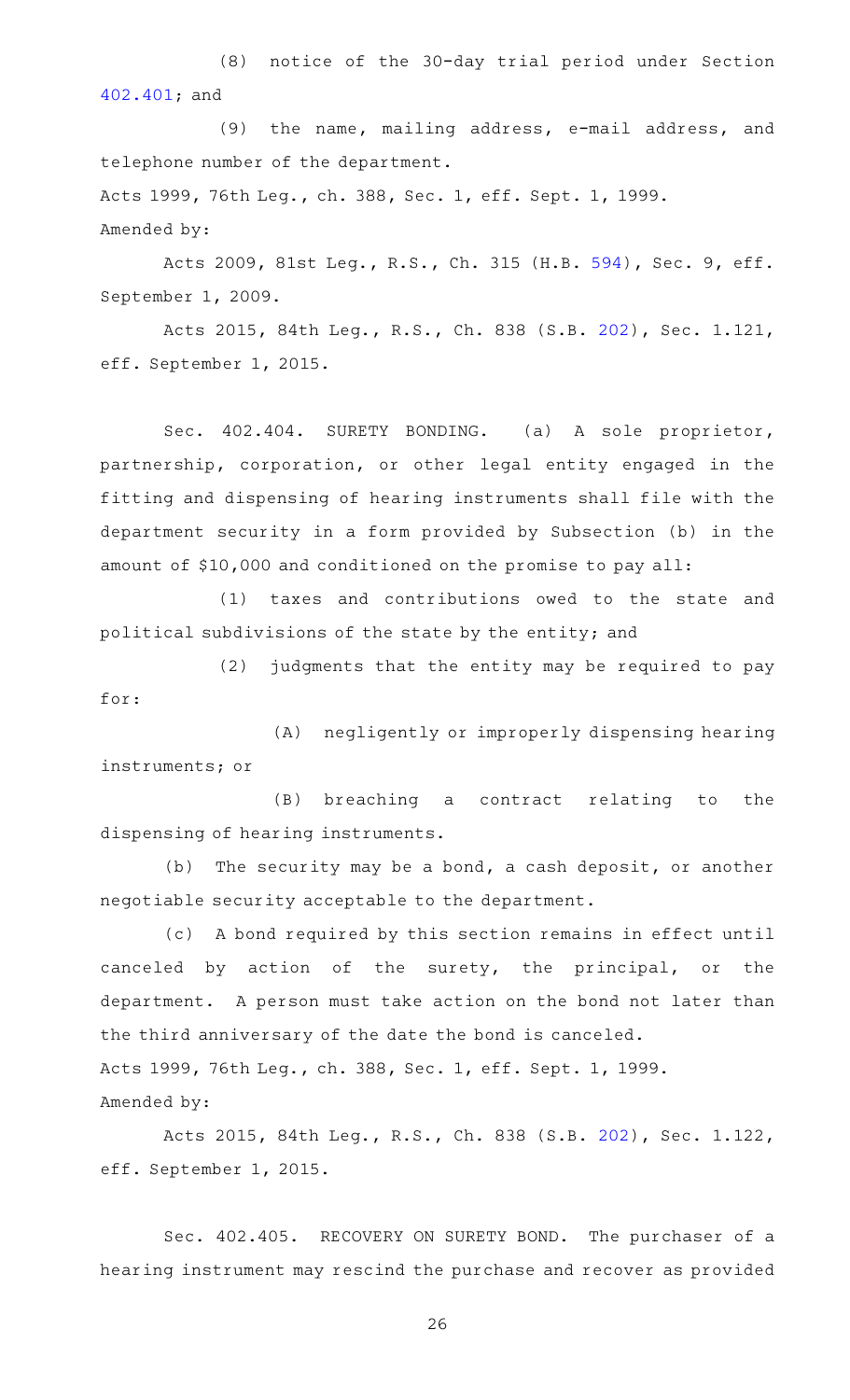by Section [402.404](http://www.statutes.legis.state.tx.us/GetStatute.aspx?Code=OC&Value=402.404) for:

(1) a material misstatement of fact or misrepresentation by a license holder employed by an entity subject to Section [402.404](http://www.statutes.legis.state.tx.us/GetStatute.aspx?Code=OC&Value=402.404) regarding the instrument or services to be provided by the license holder that was relied on by the purchaser or that induced the purchaser to purchase the instrument;

(2) the failure by the entity subject to Section [402.404](http://www.statutes.legis.state.tx.us/GetStatute.aspx?Code=OC&Value=402.404) to provide the purchaser with an instrument or with fitting and dispensing services that conform to the specifications of the purchase agreement;

(3) the diagnosis of a medical condition unknown to the purchaser at the time of the purchase that precludes the purchaser 's use of the instrument;

(4) the failure by the entity subject to Section [402.404](http://www.statutes.legis.state.tx.us/GetStatute.aspx?Code=OC&Value=402.404) to remedy a significant material defect of the instrument within a reasonable time;

(5) the provision by the entity subject to Section [402.404](http://www.statutes.legis.state.tx.us/GetStatute.aspx?Code=OC&Value=402.404) of fitting and dispensing services that are not in accordance with accepted industry practices; or

(6) the failure by a license holder employed by the entity subject to Section [402.404](http://www.statutes.legis.state.tx.us/GetStatute.aspx?Code=OC&Value=402.404) to meet the standards of conduct prescribed by this chapter or under rules adopted under this chapter that adversely affects the transactions between the purchaser and the license holder or the entity subject to Section [402.404.](http://www.statutes.legis.state.tx.us/GetStatute.aspx?Code=OC&Value=402.404)

Acts 1999, 76th Leg., ch. 388, Sec. 1, eff. Sept. 1, 1999.

SUBCHAPTER J. PROHIBITED PRACTICES

Sec. 402.451. PROHIBITED ACTS.

(a) A person may not:

(1) buy, sell, or fraudulently obtain a license or aid another person to do so;

 $(2)$  alter a license with the intent to defraud;

(3) wilfully make a false statement in an application to the department for a license, a temporary training permit, or the renewal of a license;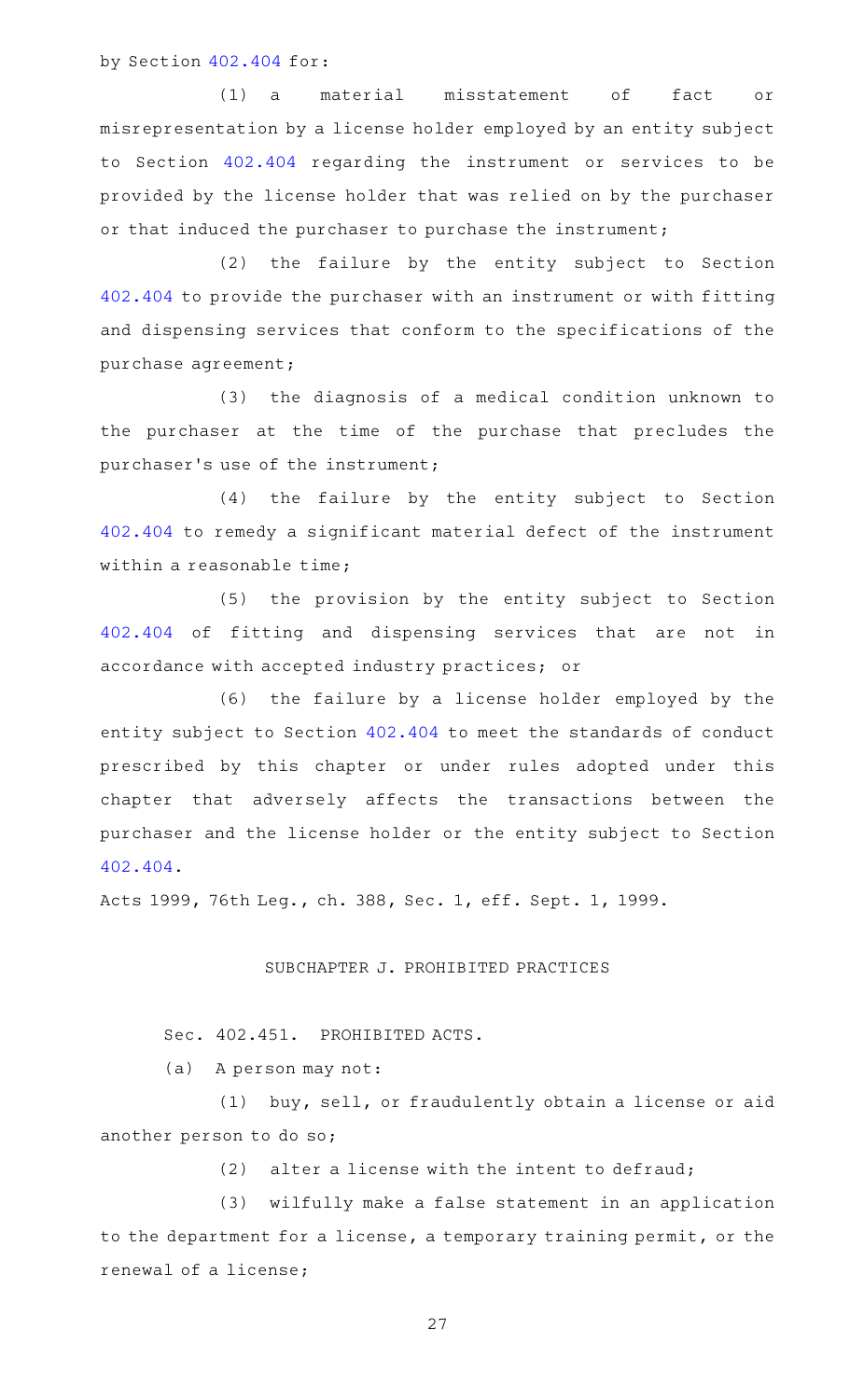(4) falsely impersonate a license holder; or

(5) engage in the fitting and dispensing of hearing instruments when the person 's license is suspended or revoked.

(b) A license or permit holder may not:

(1) solicit a potential customer by telephone unless the license or permit holder clearly discloses the holder 's name and business address and the purpose of the communication;

(2) use or purchase for use a list of names of potential customers compiled by telephone by a person other than the license or permit holder, the license or permit holder 's authorized agent, or another license or permit holder; or

(3) perform any act that requires a license from the Texas Optometry Board or the Texas Medical Board. Acts 1999, 76th Leg., ch. 388, Sec. 1, eff. Sept. 1, 1999. Amended by:

Acts 2015, 84th Leg., R.S., Ch. 1 (S.B. [219](http://www.legis.state.tx.us/tlodocs/84R/billtext/html/SB00219F.HTM)), Sec. 5.060, eff. April 2, 2015.

Acts 2015, 84th Leg., R.S., Ch. 838 (S.B. [202](http://www.legis.state.tx.us/tlodocs/84R/billtext/html/SB00202F.HTM)), Sec. 1.123, eff. September 1, 2015.

Acts 2017, 85th Leg., R.S., Ch. 1105 (H.B. [4007](http://www.legis.state.tx.us/tlodocs/85R/billtext/html/HB04007F.HTM)), Sec. 3.008, eff. September 1, 2017.

Sec. 402.453. TREATMENT OF EAR DEFECTS; ADMINISTRATION OF DRUGS. (a) A license holder may not treat the ear in any manner for any defect or administer any drug or physical treatment unless the license holder is a physician licensed to practice by the Texas Medical Board.

(b) This chapter does not affect a law regulating the practice of medicine as defined by Subtitle B. Acts 1999, 76th Leg., ch. 388, Sec. 1, eff. Sept. 1, 1999. Amended by:

Acts 2015, 84th Leg., R.S., Ch. 1 (S.B. [219](http://www.legis.state.tx.us/tlodocs/84R/billtext/html/SB00219F.HTM)), Sec. 5.062, eff. April 2, 2015.

SUBCHAPTER K. LICENSE DENIAL AND DISCIPLINARY PROCEDURES

Sec. 402.501. GROUNDS FOR LICENSE DENIAL AND DISCIPLINARY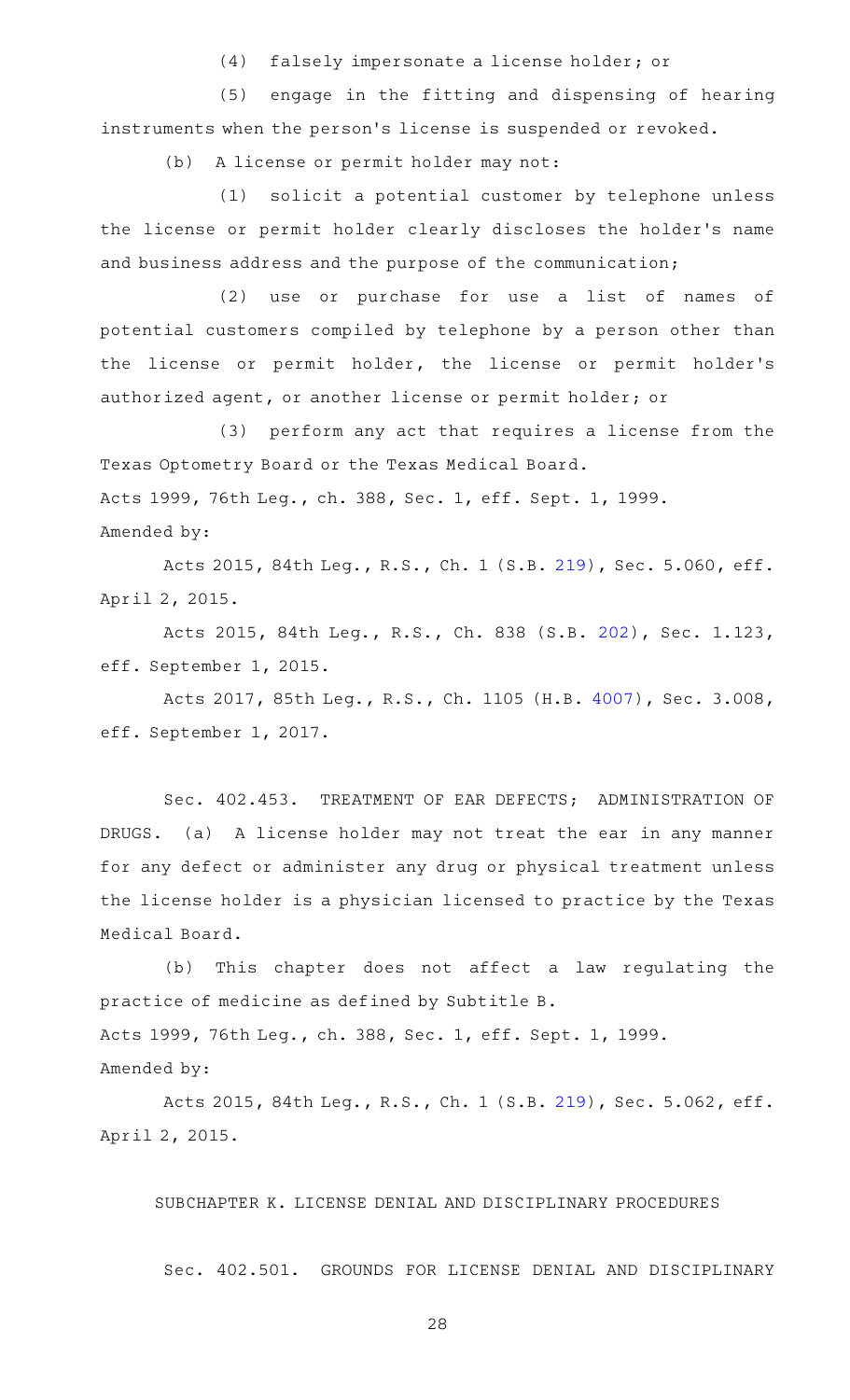ACTION. The commission or executive director may refuse to issue or renew a license, revoke or suspend a license or permit, place on probation a person whose license or permit has been suspended, or reprimand a license or permit holder who:

(1) makes a material misstatement in furnishing information to the department or to another state or federal agency;

(2) violates this chapter or a rule adopted under this chapter;

(3) is convicted of a felony or misdemeanor that includes dishonesty as an essential element or of a crime directly related to the practice of fitting and dispensing hearing instruments;

(4) makes a misrepresentation for the purpose of obtaining or renewing a license, including falsifying the educational requirements under this chapter;

(5) is professionally incompetent or engages in malpractice or dishonorable, unethical, or unprofessional conduct that is likely to deceive, defraud, or harm the public;

(6) aids or assists another person in violating this chapter or a rule adopted under this chapter;

(7) does not provide information in response to a written request made by the department within 60 days;

(8) directly or indirectly knowingly employs, hires, procures, or induces a person not licensed under this chapter to fit and dispense hearing instruments unless the person is exempt under this chapter;

(9) aids a person not licensed under this chapter in the fitting or dispensing of hearing instruments unless the person is exempt under this chapter;

(10) is habitually intoxicated or addicted to a controlled substance;

(11) directly or indirectly gives to or receives from a person a fee, commission, rebate, or other form of compensation for a service not actually provided;

 $(12)$  violates a term of probation;

(13) wilfully makes or files a false record or report;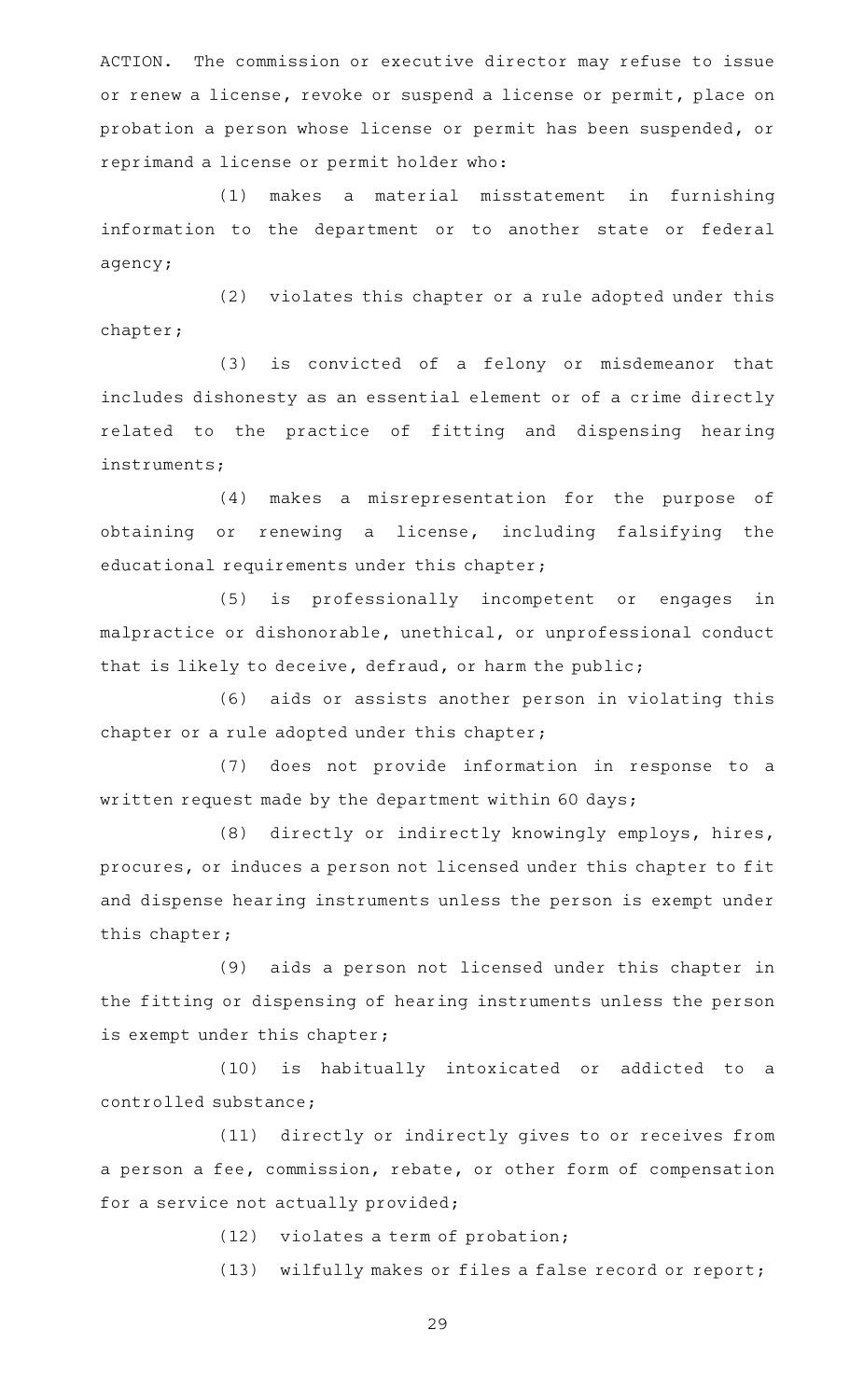(14) has a physical illness that results in the inability to practice the profession with reasonable judgment, skill, or safety, including the deterioration or loss of motor skills through aging;

 $(15)$  solicits a service by advertising that is false or misleading;

(16) participates in subterfuge or misrepresentation in the fitting or dispensing of a hearing instrument;

(17) knowingly advertises for sale a model or type of hearing instrument that cannot be purchased;

(18) falsely represents that the service of a licensed physician or other health professional will be used or made available in the fitting, adjustment, maintenance, or repair of a hearing instrument;

(19) falsely uses the term "doctor," "audiologist," "clinic," "clinical audiologist," "state licensed," "state certified," "licensed hearing instrument dispenser," "board certified hearing instrument specialist," "hearing instrument specialist," or "certified hearing aid audiologist," or uses any other term, abbreviation, or symbol that falsely gives the impression that:

(A) a service is being provided by a person who is licensed or has been awarded a degree or title; or

(B) the person providing a service has been recommended by a government agency or health provider;

(20) advertises a manufacturer's product or uses a manufacturer 's name or trademark in a way that implies a relationship between a license or permit holder and a manufacturer that does not exist;

(21) directly or indirectly gives or offers to give, or permits or causes to be given, money or another thing of value to a person who advises others in a professional capacity as an inducement to influence the person to influence the others to:

(A) purchase or contract to purchase products sold or offered for sale by the license or permit holder; or

(B) refrain from purchasing or contracting to purchase products sold or offered for sale by another license or